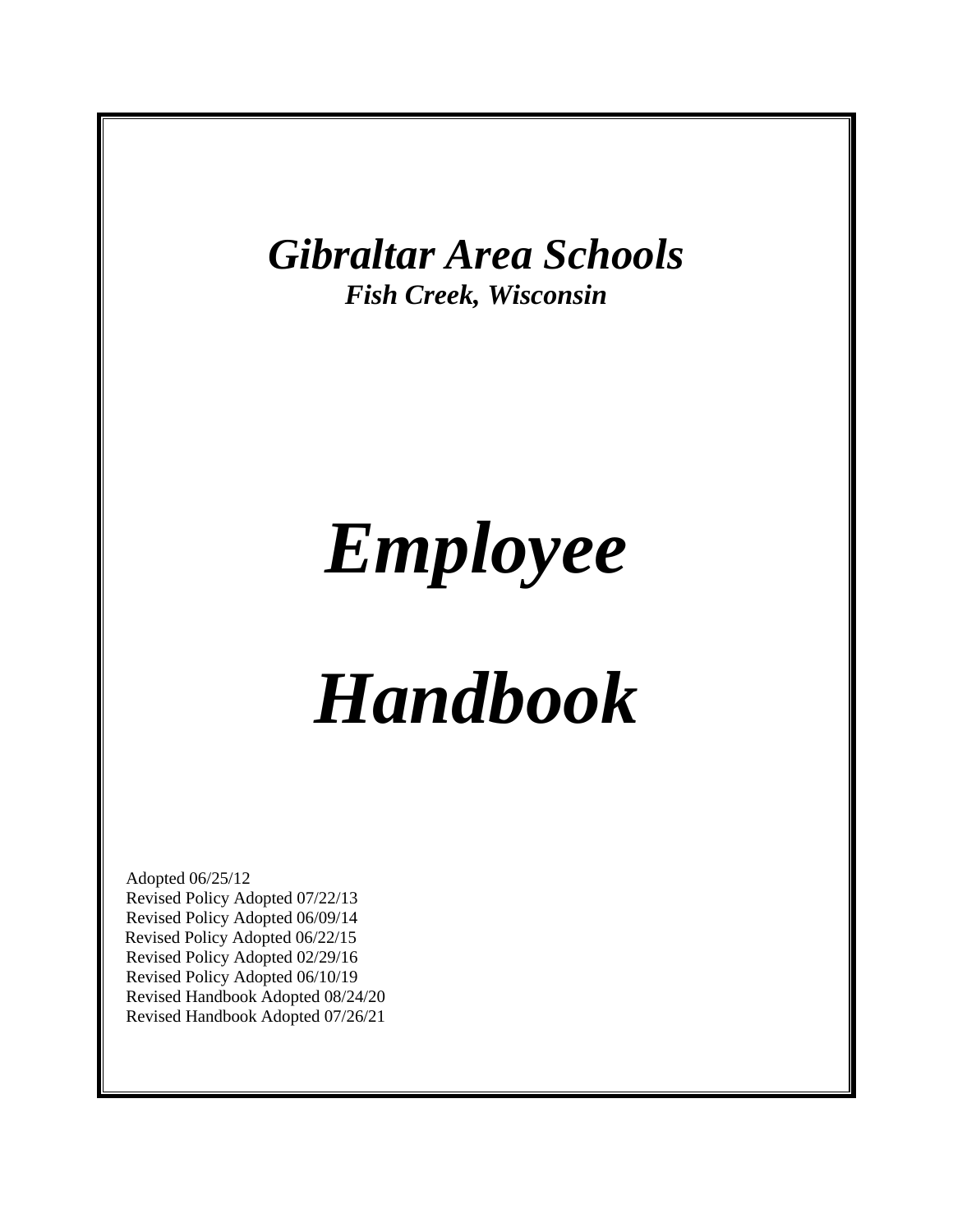## *EMPLOYEE HANDBOOK*

## **TABLE OF CONTENTS**

|                 | Article II – Acknowledgement of the Employer and the Employees |   |
|-----------------|----------------------------------------------------------------|---|
| A.              |                                                                |   |
| <b>B.</b>       |                                                                |   |
| $\mathcal{C}$ . |                                                                |   |
| D.              |                                                                |   |
| E.              |                                                                |   |
| F.              |                                                                |   |
| G.              |                                                                |   |
| H.              |                                                                |   |
| I.              |                                                                |   |
| J.              |                                                                |   |
| K.              |                                                                |   |
| L.              |                                                                |   |
| M.              |                                                                |   |
| N.              |                                                                |   |
| O.              |                                                                |   |
| P.              |                                                                |   |
|                 | Article III – Employee Duties and Assignment                   |   |
| A.              |                                                                |   |
| <b>B.</b>       |                                                                |   |
| C.              |                                                                |   |
| D.              |                                                                |   |
| Ε.              |                                                                | 7 |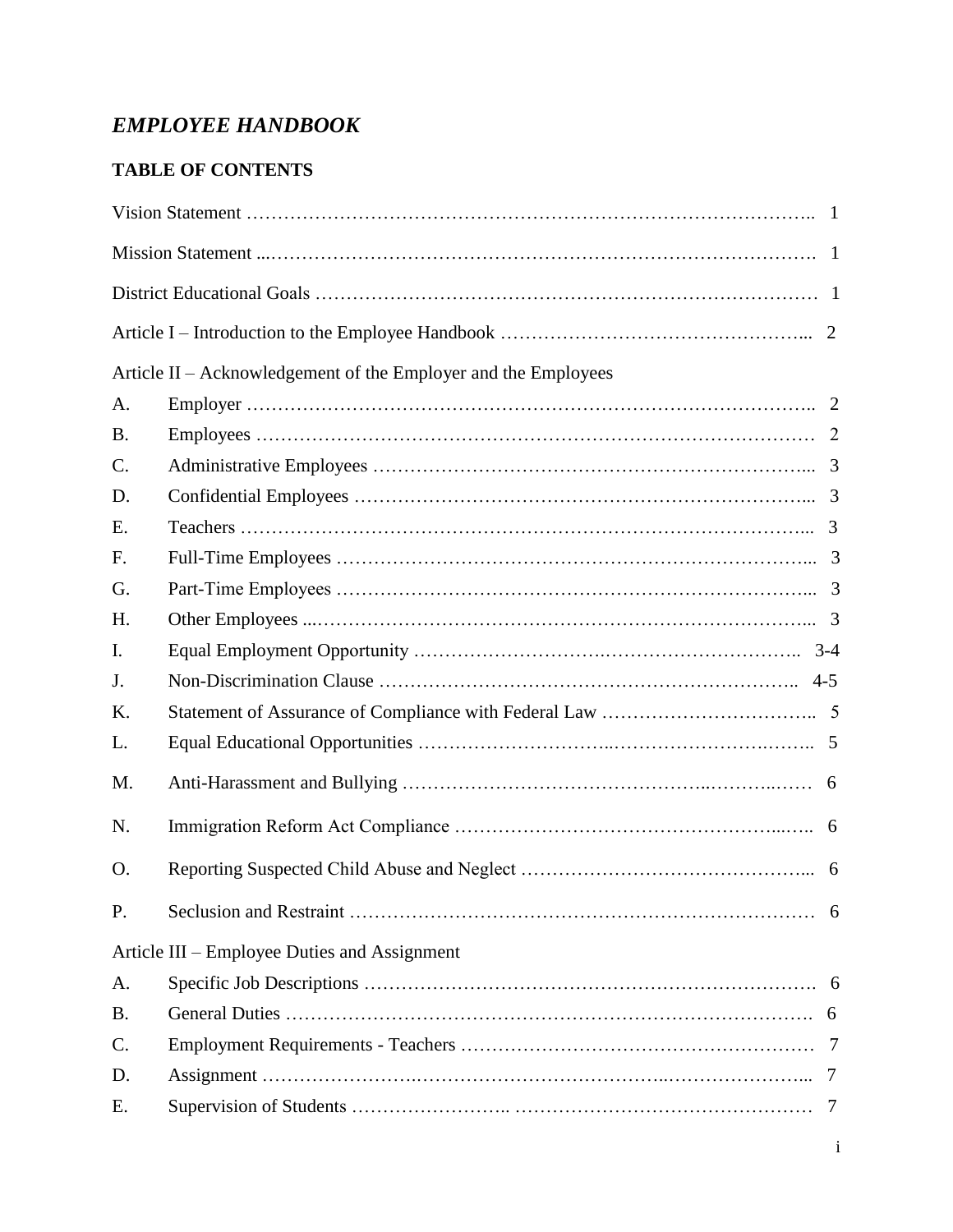|                 | Article VI – Contracts                                           |  |
|-----------------|------------------------------------------------------------------|--|
| A.              |                                                                  |  |
| <b>B.</b>       |                                                                  |  |
| C.              |                                                                  |  |
|                 | Article VII – Work Year, Work Day, Vacation, and Holidays        |  |
| A.              |                                                                  |  |
| <b>B.</b>       |                                                                  |  |
| $\mathcal{C}$ . | Paid Holidays for Administrators, Confidential Employees, and    |  |
| D.              | Paid Holidays for Part-Time and                                  |  |
| Ε.              |                                                                  |  |
| F.              |                                                                  |  |
| G.              |                                                                  |  |
| Η.              |                                                                  |  |
|                 | Article VIII – Salary and Benefits                               |  |
| A.              |                                                                  |  |
| <b>B.</b>       |                                                                  |  |
| C.              | Payment for Social Security, Long-Term Disability Insurance, and |  |
| D.              |                                                                  |  |
| Ε.              |                                                                  |  |
| F.              |                                                                  |  |
|                 | Article IX – Health, Dental, and Voluntary Insurance             |  |
| A.              |                                                                  |  |
| <b>B.</b>       |                                                                  |  |
| $\mathcal{C}$ . |                                                                  |  |
| D.              |                                                                  |  |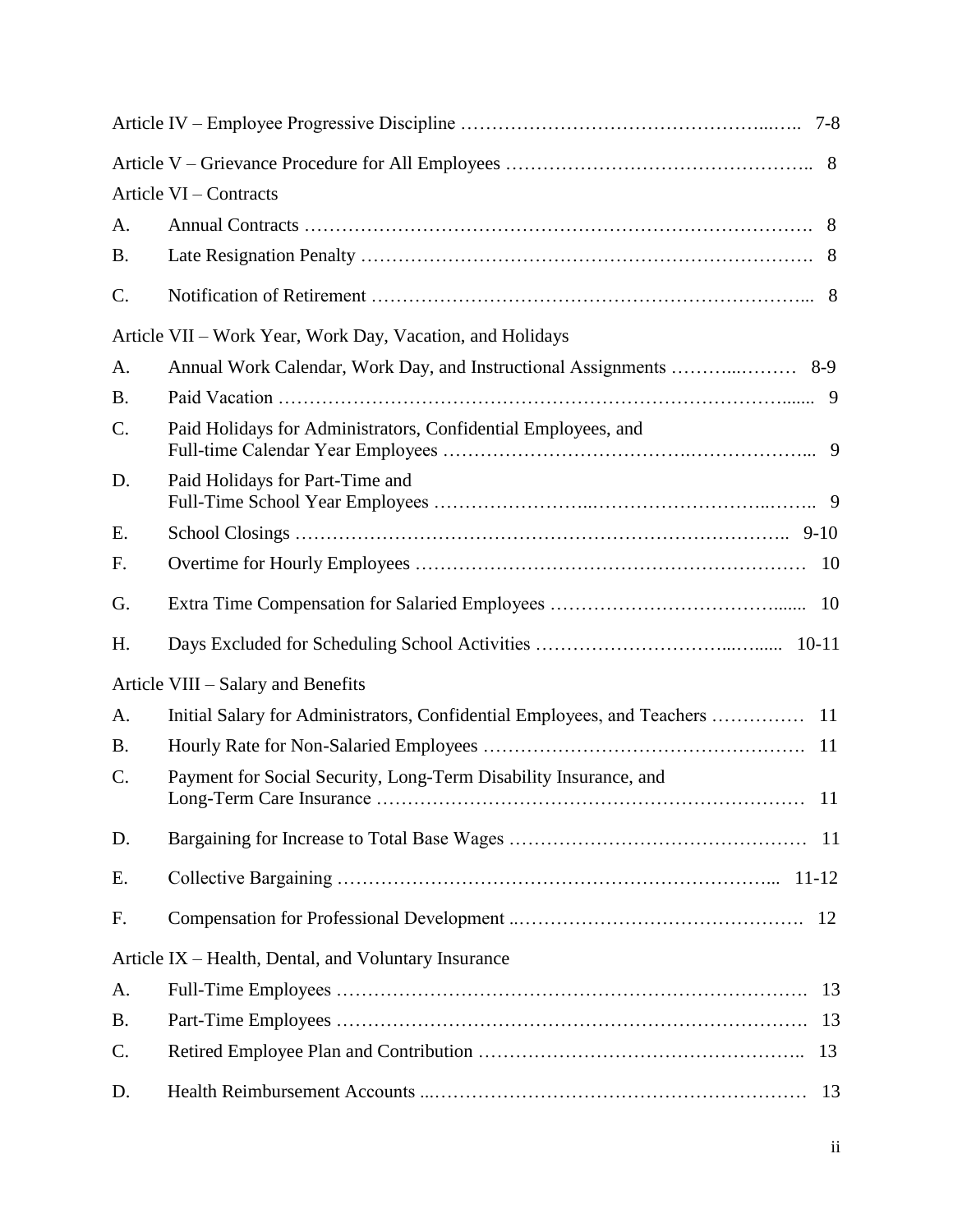|                 | Article X – Life and Liability Insurance           |  |
|-----------------|----------------------------------------------------|--|
| A.              |                                                    |  |
| <b>B.</b>       |                                                    |  |
| C.              |                                                    |  |
|                 | Article XI – Leaves of Absence                     |  |
| A.              |                                                    |  |
| <b>B.</b>       |                                                    |  |
| C.              |                                                    |  |
| D.              |                                                    |  |
|                 | Article XII – Retirement Planning                  |  |
| A.              |                                                    |  |
| <b>B.</b>       |                                                    |  |
| C.              |                                                    |  |
|                 | Article XIII - Evaluation and Personnel Records    |  |
| A.              |                                                    |  |
| <b>B.</b>       |                                                    |  |
| C.              |                                                    |  |
| D.              |                                                    |  |
| Ε.              |                                                    |  |
|                 | Article XIV – Employment, Lay Off, and Termination |  |
| A.              |                                                    |  |
| <b>B.</b>       |                                                    |  |
| $\mathcal{C}$ . |                                                    |  |
|                 |                                                    |  |
|                 |                                                    |  |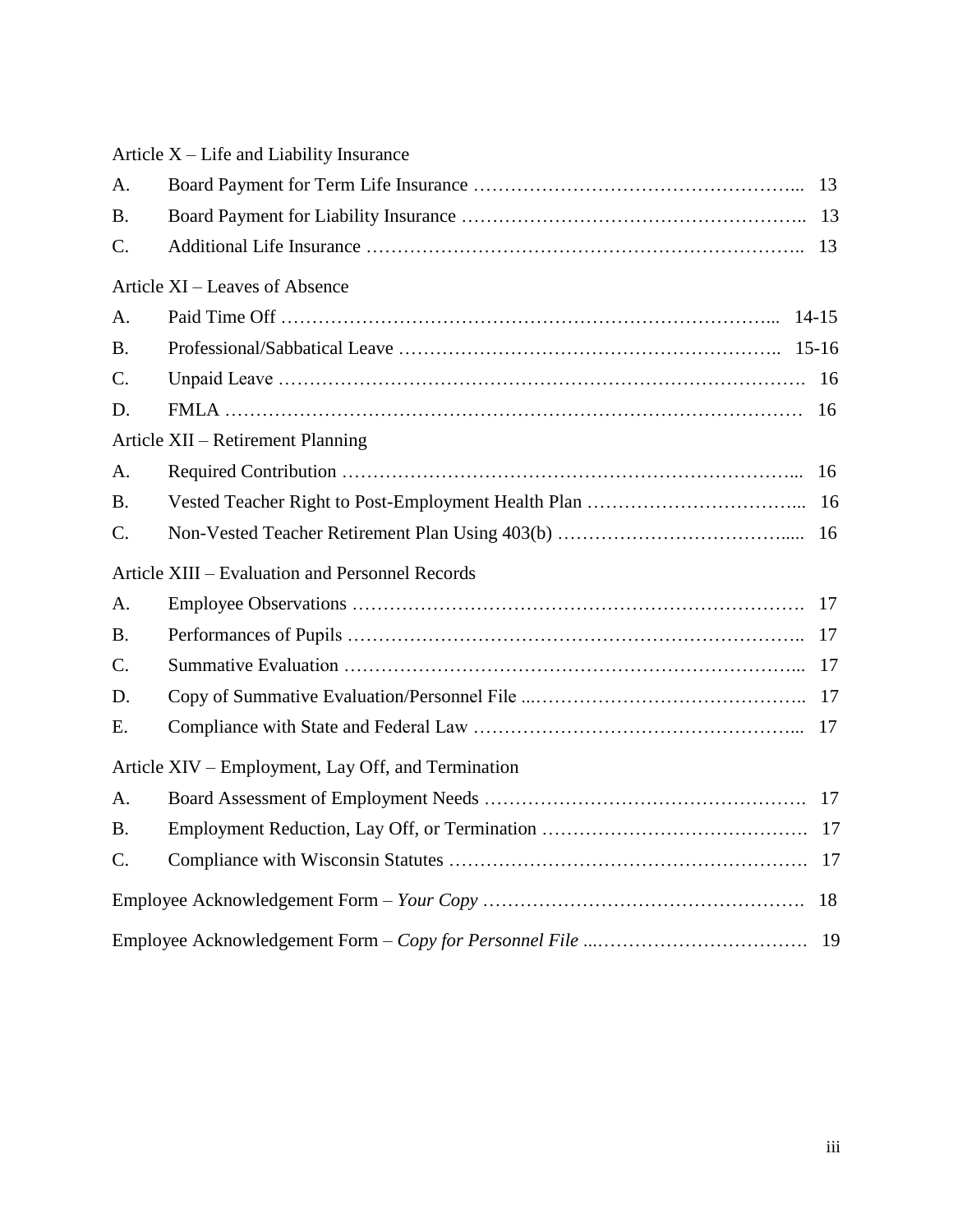#### **VISION STATEMENT**

Gibraltar Schools, in partnership with family and community, will strive for excellence in educating each of our children to live responsible, creative, and fulfilling lives in a global society.

#### **MISSION STATEMENT**

It is our mission to foster a learning environment that promotes student growth and achievement, instructional excellence and academic rigor by offering our students enriched learning experiences in the ARTS, ACADEMICS, ATHLETICS and ACTIVITIES.

#### DISTRICT EDUCATIONAL GOALS

To improve the quality of student learning:

- By improving instructional quality through student-focused schooling utilizing rigorous curriculum and pedagogy that is supported by constructive, supportive supervision and continuous, relevant professional development.
- By providing maximum learning opportunities for each student through optimizing the use of fiscal and human resources.
- Through a known and clearly defined system of assessment that assures continuous student growth and achievement based upon competency in district, state and federal standards and benchmarks.
- Through adaptable curricular integration of evolving technologies.
- By strengthening the school/home/community communication and partnerships that support child and adolescent development within healthy, orderly and safe environments.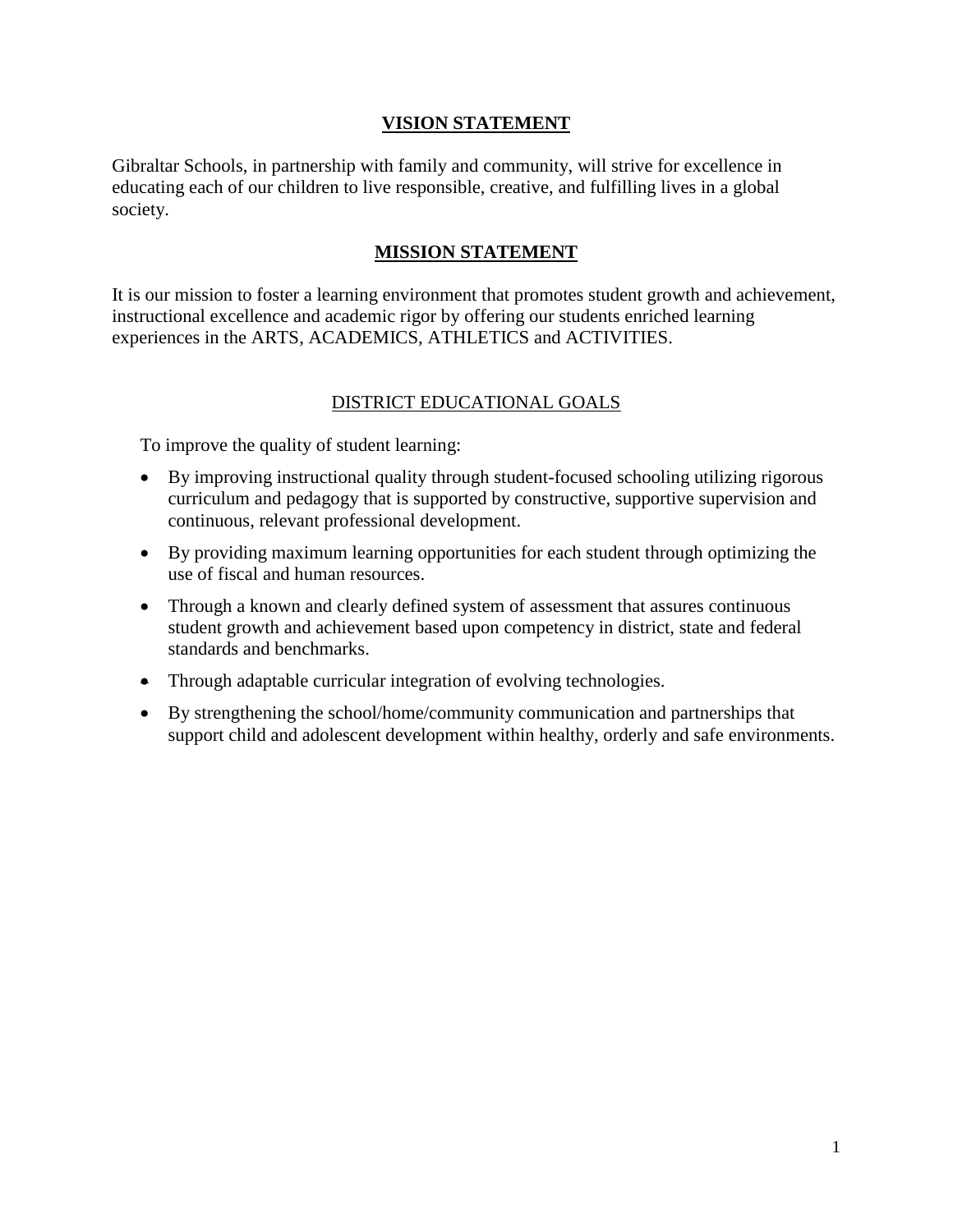#### **I. Introduction to the Employee Handbook**

The purpose of the Employee Handbook is to provide clarity of understanding regarding the expectations of the Gibraltar Area Schools Board of Education and for the employees for their school district.

Disclaimer: The contents of this Handbook are presented as a matter of information only. The plans, policies, and procedures described are considered conditions of employment. The District reserves the right to modify, revoke, suspend, terminate, or change any or all such plans, policies, or procedures, in whole or in part, at any time with or without notice. The language which appears in this Handbook is not intended to create, nor is it to be construed to constitute, a contract between the District and any one or all of its employees or a guarantee of continued employment.

All of the District's employees are employed, "at-will", and employment is not for any definite period, unless otherwise provided by individual contract. Notwithstanding any provisions of this Handbook, employment may be terminated at any time, with or without cause, except as explicitly provided for in any other pertinent section of this Handbook. The District's professional staff members employed under individual contracts with the Board may be terminated or non-renewed consistent with the terms of the contract and consistent with Board Policy.

In case of a direct conflict between this Handbook, rules, regulations, or policies of the Board and any specific provisions of an individual contract, the individual contract shall control. This Employee Handbook is intended to provide employees with information regarding policies, procedures, ethics, expectations, and standards of the District; however, this Handbook should not be considered all-inclusive. Direct policy language will be cited in quotation marks. Copies of Board Policies are available on the Gibraltar Area School District website at [www.gibraltar.k12.wi.us.](http://www.gibraltar.k12.wi.us/) It is important that each employee is aware of the policies and procedures related to the Employee's position. The rights and obligations of all employees are governed by all applicable laws and regulations, including, but not limited by enumeration to the following: Federal laws and regulations, the laws of the State of Wisconsin, Wisconsin State Administrative Code, and the policies of the Gibraltar Area Schools Board of Education.

#### **II. Acknowledgement of the Employer and the Employees**

This section of the Employee Handbook defines the Employer and Employees of the school district.

- A. Employer: The Employer is defined as the Gibraltar Area Schools Board of Education, herein after referred to as "Board."
- B. Employees: The Employee is defined as any and all persons having an employment contract with the Board. This includes those persons defined in C, D, E, F, G, and H below, herein after referred to as "Employee".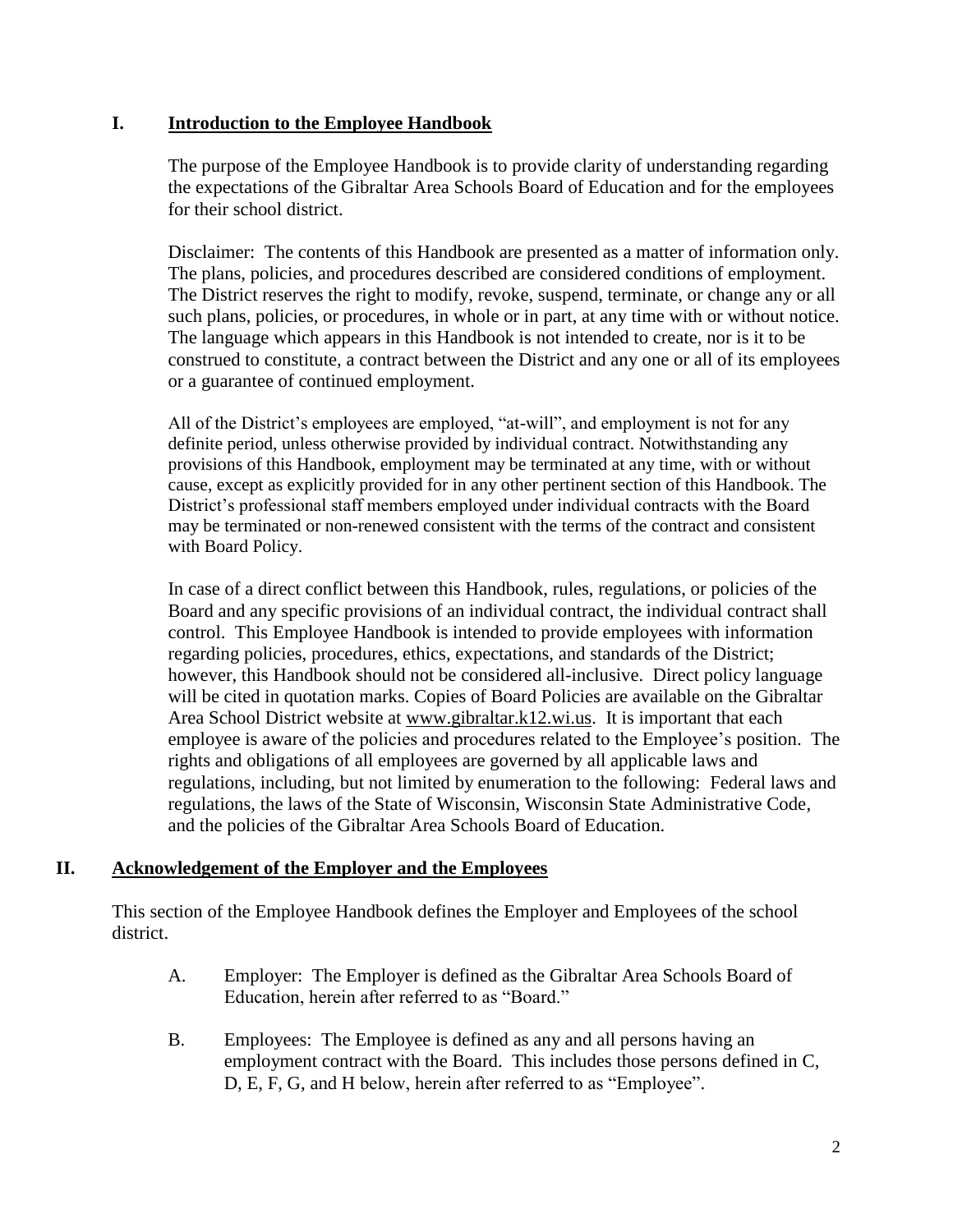- C. Administrative Employees: Administrative Employees, herein after referred to as "administrators", are defined as persons who are required to have a contract under §118.24, Wis. Stats., and other supervisory administrative personnel designated by the District.
- D. Confidential Employees: Confidential employees are defined as calendar-year employees and who serve as the Director of Technology, Business Manager, Maintenance Supervisor, and Administrative Assistant and are herein after referred to as "Confidential Employees". This classification also includes the Transportation Supervisor and the Food Services Supervisor who work an extended school-year calendar.
- E. Teachers: Teachers are defined as persons hired under a contract under §118.22, Wis. Stats., herein after referred to as "Teacher".
- F. Full-Time Employees: Full-time Employees are defined as employees who are not required to hold a contract under Wisconsin Statutes and whom the District considers continuously employed, working either a fiscal or school year, until the District, at its discretion, changes the status of the employee.
	- 1. Full-Time, Calendar-Year Employee: Full-time, calendar-year employees are defined as one who works forty (40) or more hours per week for a full calendar year.
	- 2. Full-Time, School-Year Employee: Full-time, school-year employees are defined as one who works thirty-seven and one-half (37.5) or more hours per week for the term of the school year.
- G. Part-Time Employees: Part-time employees are defined as one who works a school year or more and works seven hundred and two (702) hours per year or more but less than thirty-seven and one-half (37.5) hours per week.
- H. Other Employees: Coaches, Advisors, Directors, and others who have contracts with the district not included in C.-G.
- I. Equal Employment Opportunity

It has been and shall continue to be the policy of the Gibraltar Area School District to recognize the competence and ability of applicants for employment and of existing employees. The Gibraltar Area School District will provide equal employment opportunities to all individuals regardless of their race; gender or sexual orientation; creed or religion; color; handicap or disability; marital, citizenship, or veteran status; membership in the National Guard, state defense force, or reserves; national origin or ancestry; arrest or conviction record; use or non-use of lawful products off the school's premises during non-working hours; or, any other characteristic prohibited by law. This policy applies to all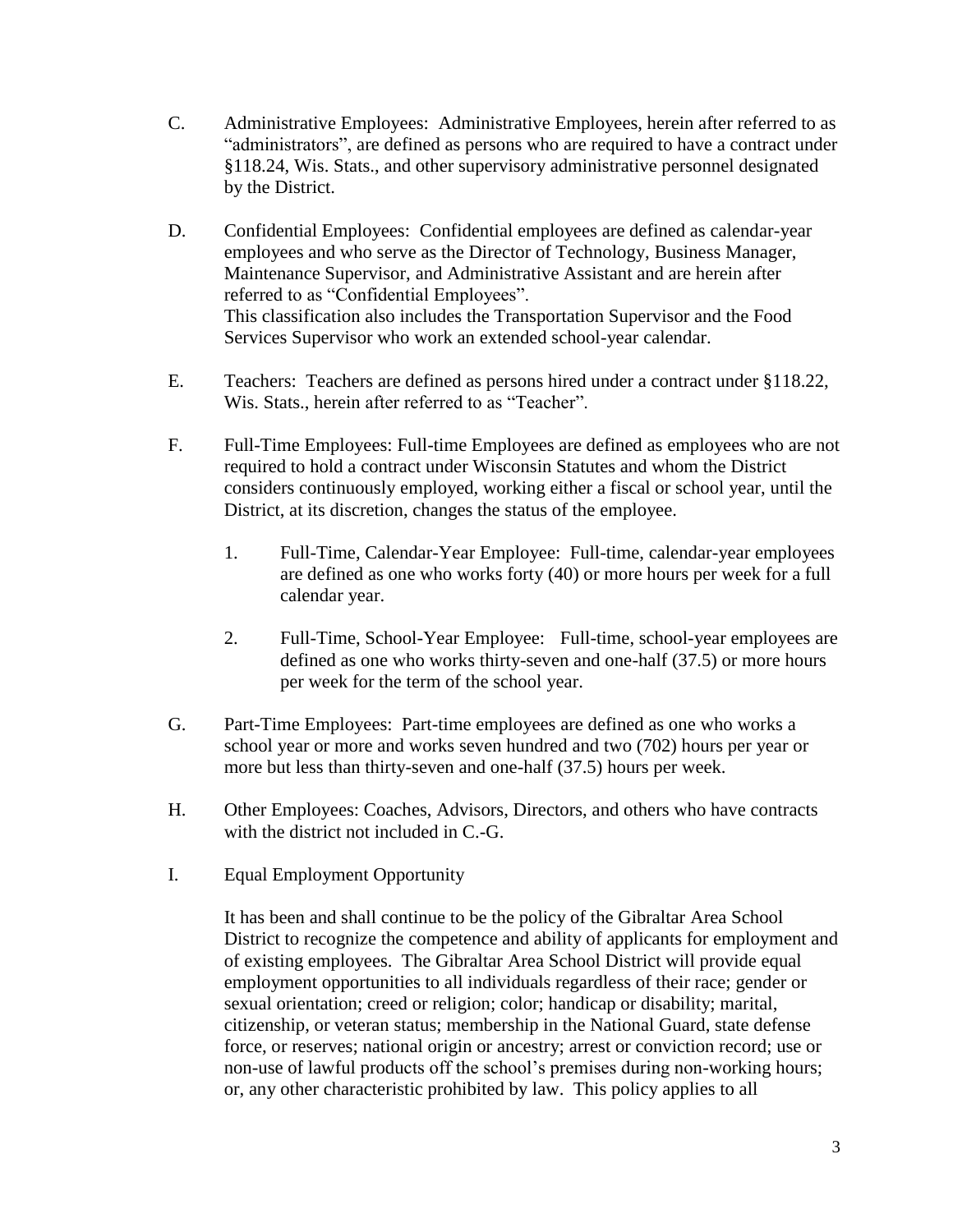employment decisions including, but not limited to, recruitment, hiring, compensation, benefits, promotions, transfers, layoffs, discipline, termination, and other conditions of employment. The Gibraltar Area School District also will recognize and comply with all federal, state, and local laws regarding equal employment opportunities.

LEGAL REFERENCE: Wisconsin Statute 118.20

J. Non-Discrimination Clause (Policy 1422/3122/4122, Policy 3123/4123, Policy 2266)

The Wisconsin Department of Public Instruction does not discriminate on the basis of race, color, religion, gender, national origin, age, or handicap in employment or in educational programs or activities, in accordance with Title IX of the Education Amendments of 1979, 34 CFR Part 106, Section 504 of the Rehabilitation Act of 1973.

"The Board of the Gibraltar Area School District does not discriminate on the basis of sex in its education program or activity and is required by Title IX and its implementing regulations not to discriminate in such a manner. The requirement not to discriminate in its education program or activity extends to admission and employment. The District's Title IX Coordinators are:

District Administrator 3924 Hwy 42 Fish Creek WI 54212 (920) 868-3284 Ext. 215

Secondary Principal 3925 Hwy 42 Fish Creek, WI 54212 (920) 868-3284 Ext. 269

Any inquiries about the application of Title IX and its implementing regulations to the District may be referred to the Title IX Coordinator(s), the Assistant Secretary for the U.S. Department of Education's Office for Civil Rights, or both.

The Board has adopted a grievance process and procedures that provide for the prompt and equitable resolution of student and employee complaints alleging any action that is prohibited by Title IX and/or its implementing regulations. The grievance process and procedures are included in Policy 2266 – Nondiscrimination on the Basis of Sex in Education Programs or Activities, which is available at: www.gibraltar.k12.wi.us The grievance process and procedures specifically address how to report or file a complaint of sex discrimination, how to report or file a formal complaint of Sexual Harassment, and how the District will respond.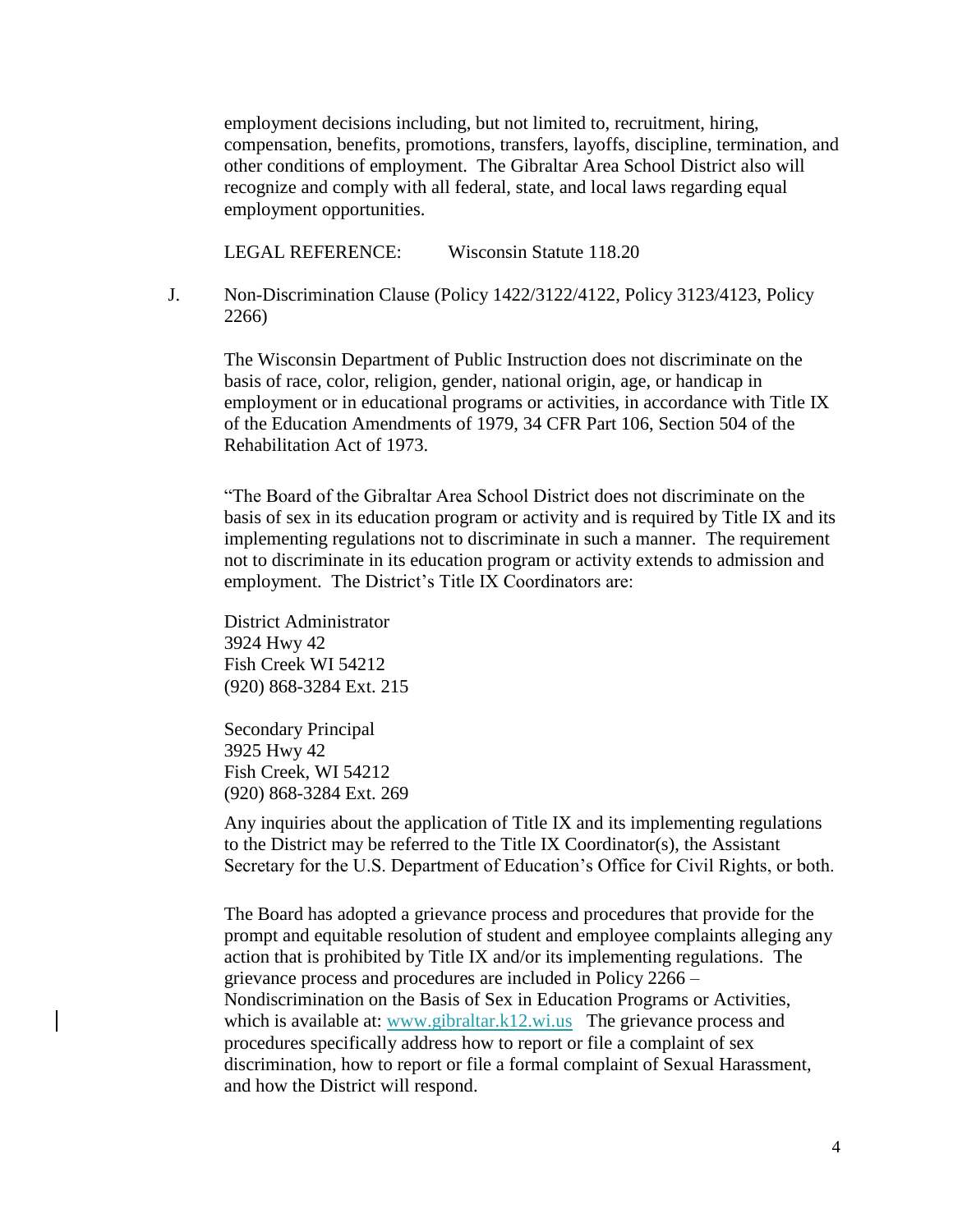It is a violation of Board policy for a Complainant(s), Respondent(s), and/or witness(es) to knowingly making false statements or knowingly submitting false information including intentionally making a false report of sexual harassment or submitting a false formal complaint. The Board will not tolerate such conduct."

The Board designates the following individuals to serve as the District's Compliance Officers and 504 Compliance Officers/ADA Coordinator:

District Administrator 3924 Hwy 42 Fish Creek WI 54212 (920) 868-3284 Ext. 215

Secondary Principal 3925 Hwy 42 Fish Creek, WI 54212 (920) 868-3284 Ext. 269

K. Statement of Assurance of Compliance with Federal Law

The Gibraltar Area Schools, as an Equal Opportunity Employer, complies with applicable federal and state laws prohibiting discrimination, including Title IX of the Education Amendments of 1972 and Section 504 of the Rehabilitation Act of 1973. It is the policy of the Gibraltar Area School District that no person, on the basis of race, gender, color, religion, national origin or ancestry, age, marital status, or handicap, shall be discriminated against in employment, educational programs, or admissions.

Questions or concerns regarding Statement of Assurance of Compliance with Federal Law should be directed to Superintendent, Gibraltar Area School District, 3924 Highway 42, Fish Creek, Wisconsin 54212, phone: 920-868-3284 Ext 215.

L. Equal Educational Opportunities (Policy 2260)

"The Board does not discriminate on the basis of race, color, religion, national origin, ancestry, creed, pregnancy, marital status, parental status, sexual orientation, sex, (including transgender status, change of sex or gender identity), or physical, mental, emotional, or learning disability ("Protected Classes") in any of its student program and activities."

LEGAL REFERENCE: Section 118.13 Wisconsin Statutes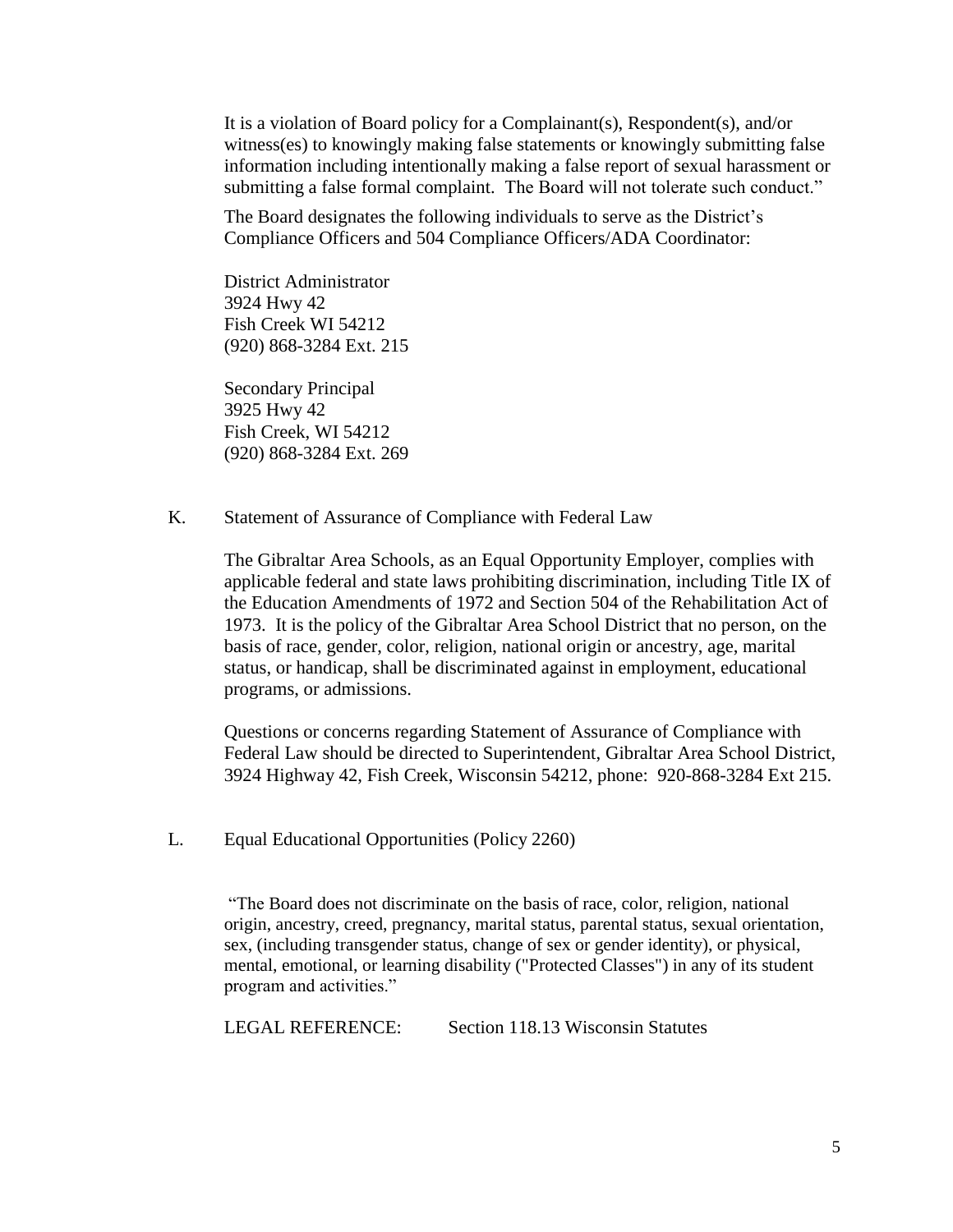M. Anti-Harassment and Bullying (Policy 3362/4362, Policy 5517.01)

The Board is committed to a work environment that is free of harassment and bullying of any form. The Board will not tolerate any form of harassment or bullying and will take all necessary and appropriate action to eliminate it. Any member of the District community who violates this policy will be subject to disciplinary action, up to and including termination of employment. Additionally, appropriate action will be taken to stop and otherwise deal with any third party who engages in harassment or bullying against our employees.

N. Immigration Reform Act Compliance.

The District complies with the provisions of the Federal Immigration Reform and Control Act of 1986, including, but not limited to, requiring verification of authorization to accept employment in the United States from all employees.

O. Reporting Suspected Child Abuse and Neglect (Policy 8462)

"Each District employee who has reasonable cause to suspect child abuse or neglect has occurred or is occurring shall be responsible for reporting immediately every case, whether ascertained or suspected, of abuse or neglect resulting in physical or mental injury to a child by other than accidental means."

P. Seclusion and Restraint (Policy 5630.01)

All employees are required to follow state law with respect to the use of seclusion and restraint. Only employees who are specifically designated by the Superintendent and trained in the techniques that are authorized by state law are permitted to use seclusion and restraint, and can only use seclusion or restraint when there is clear, present and immediate danger to the student or others.

#### **III. Employee Duties and Assignment**

A. Job Descriptions (Policy 1400/3120.01/4120.01)

Specific job descriptions for all employees are available on the District website.

B. General Duties

All staff members shall be responsible for rules and policies as established in the policies of the Board.

For any circumstances or situations not explicitly covered either in the respective school handbook or School Board Policy Manual, the staff member is expected to act in a professional and judicious manner.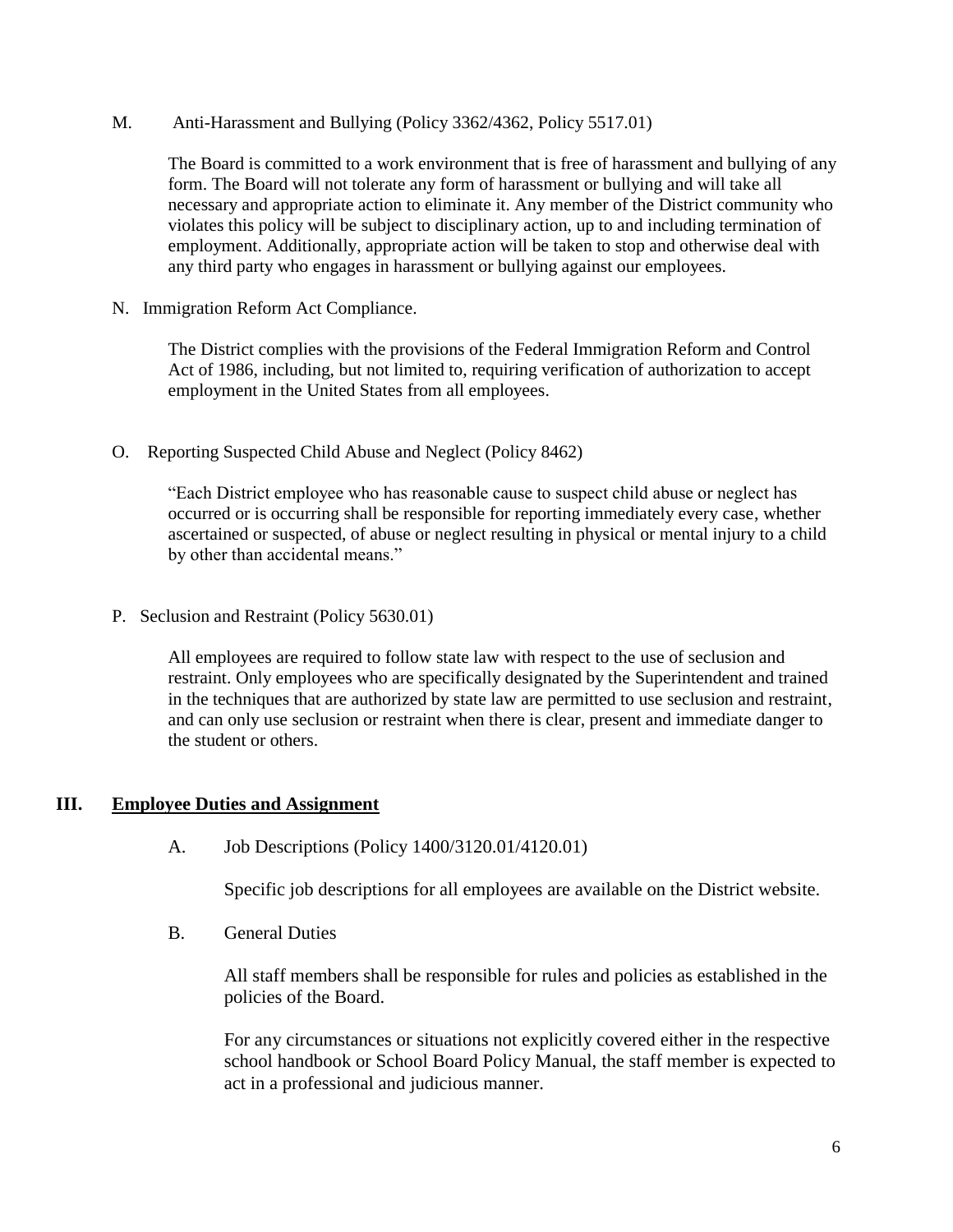C. Employment Requirements - Teachers

It shall be the policy of the Board to employ only those teachers who are duly certified as teachers by the Department of Public Instruction and legally qualified for the work they are assigned.

Evidence of certification shall be on file in the District office. For teachers who do not hold a lifetime license, it is their obligation to maintain a current teaching license in the areas of assigned teaching responsibilities at all times. Failure to do so is cause for termination; pursuant to Wis. Stat. 118.21, a teaching contract with any person not legally authorized to teach the named subject or at the named school shall be void. All teaching contracts shall terminate if and when the authority to teach terminates.

All teachers shall have on file in the central office a health certificate pursuant to Section 118.25 of Wisconsin Statutes.

D. Assignment

The Board reserves and delegates to administration the right to reassign any Employee during the course of employment relative to their licensure for certified personnel and certification and qualifications for non-certified personnel. Employees who are interested in reassignment for the subsequent year shall contact their supervisor by January  $1<sup>st</sup>$ .

Each teacher is responsible for preparing and delivering the District's approved curriculum for their grade level and/or subject area.

E. Supervision of Students (Policy 1213/3213/4213)

All employees of the District will be responsible for the supervision, safety and wellbeing of all students.

## **IV. Employee Progressive Discipline (Policy 3139/4139)**

"The Board requires employees to follow the employee handbook, board policies, individual building rules and state regulations. Administrators and/or supervisors are required to discipline employees when such action becomes necessary. Maintaining a level of acceptable behavior on the part of all employees results in the best possible learning environment for students.

Discipline may result when an employee's actions fall short of accepted standards of professional behavior or violate a policy or rule, when an employee's performance is not acceptable, or the employee's conduct is detrimental to the interest of the District.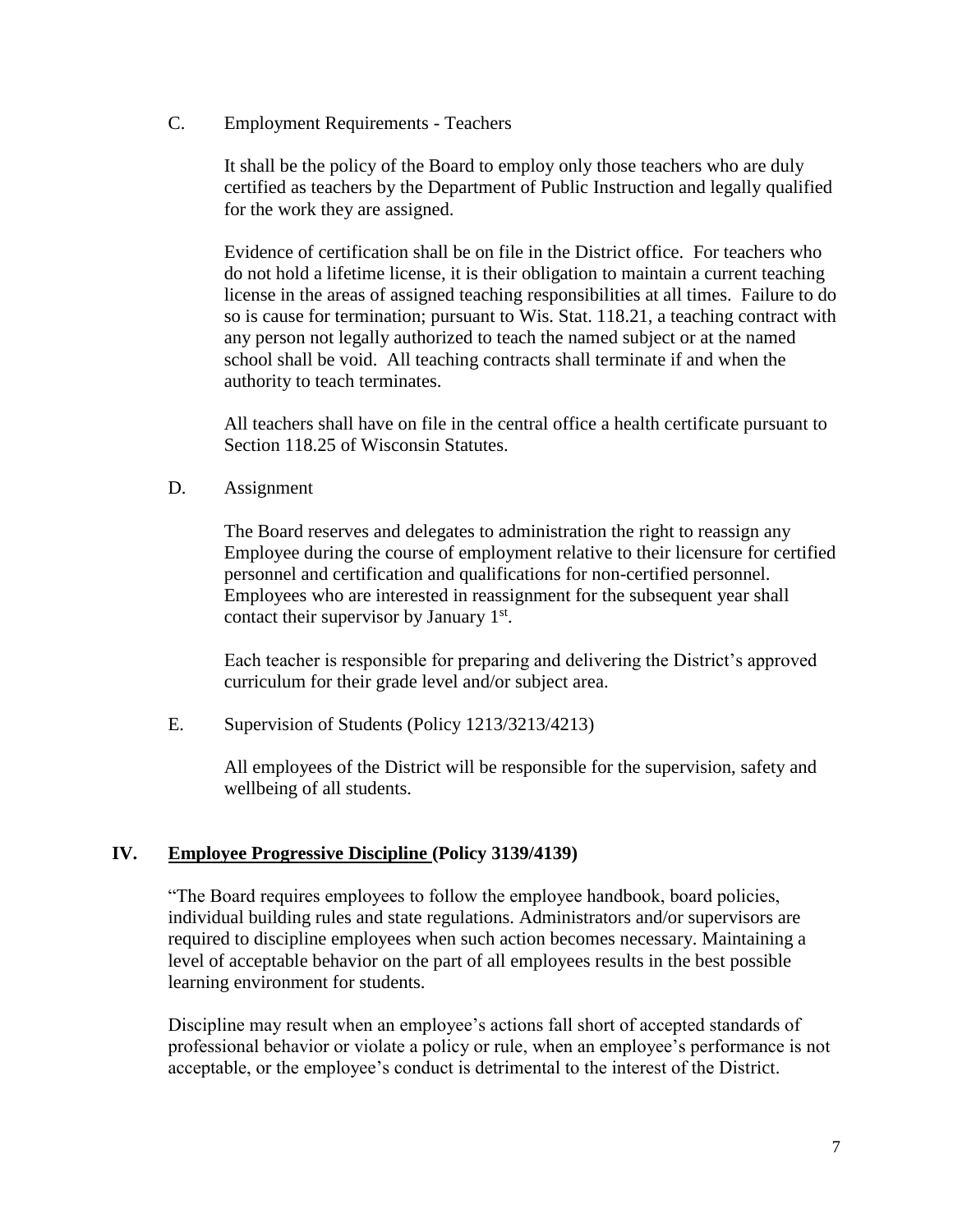Typically, disciplinary action will involve any of four steps: verbal warning, written warning, suspension with or without pay, and termination of employment. Specific disciplinary actions may depend on the behavior and frequency of occurrences. Some serious behaviors may lead to suspension or termination without following progressive discipline steps. The District reserves the right to impose disciplinary action as may be appropriate in particular circumstances."

#### **V. Grievance Procedure for All Employees (Policy 3340/4340)**

"It is the policy of the District to treat all employees equitably and fairly in matters affecting their employment. Each employee of the District shall be provided an opportunity to understand and resolve certain matters affecting employment that the employee believes to be unjust."

118.22, 118.24 Wis. Stats.

#### **VI. Contracts (Policy 3124/4124)**

- A. Each Employee will be provided an annual contract or a Letter of Confirmation of Continuing Contract on or before May 15th of the current work year. Employees in Groups C. - G. must return signed contracts to the Superintendent by June  $15<sup>th</sup>$ . Employees in Group H. will be provided with their contracts prior to the beginning of their season.
- B. Any Employee in groups C., D., and E. who resigns after June  $15<sup>th</sup>$  without fulfilling their contract may be responsible for reimbursing the Board for the cost of finding a replacement (posting, screening, and interviewing) to a limit of five percent (5%) of the Employee's salary.
- C. An Employee that intends to retire shall notify the district in writing by March 15 for retirement at the end of the school year calendar.

#### **VII. Work Year, Work Day, Vacation, and Holidays**

A. The Board shall set the annual work calendar which minimally shall comply with Wisconsin statutes related to student instruction and optimally shall meet the Board's goals for student learning and professional development.

The regular school year business hours for Gibraltar Area School District are Monday through Friday from 8:00 am 4:00 pm daily. Summer business hours will be posted on the website.

An Employee's typical workday will be defined by their supervisor and/or Administration in accordance with their professional work duties. All teachers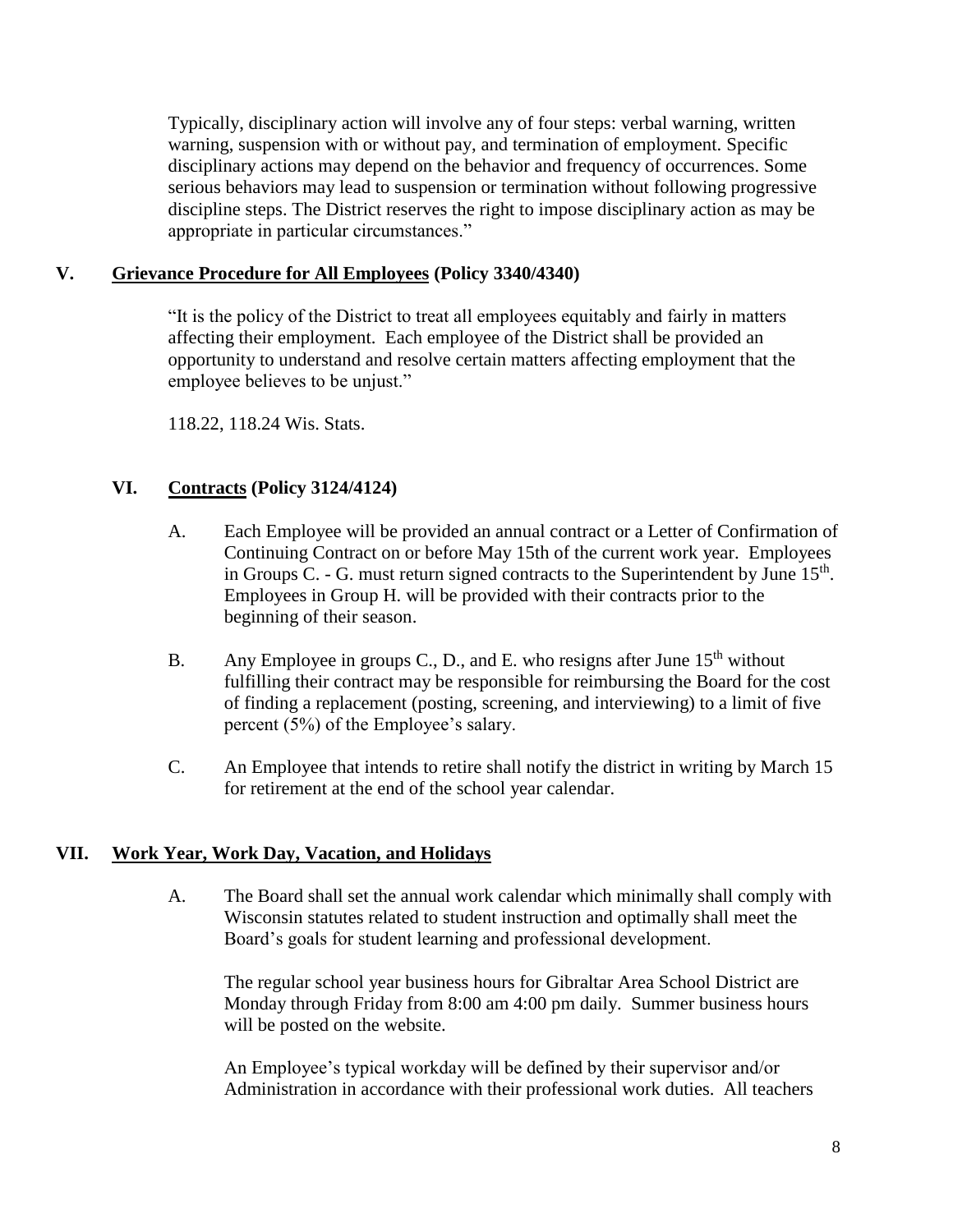will be on duty to supervise and instruct students. They will be provided with a 30-minute duty-free lunch and designated prep time daily.

By May 1<sup>st</sup>, the administration shall present to the Board a schedule of instructional assignments for the subsequent school year.

- B. Paid vacation shall be provided to Employees who hold full-year contracts.
	- 1. Administrative calendar coordination will ensure that an administrator is present in the school on every day of scheduled student instruction.
	- 2. All employees who have a vacation benefit need the approval of the Superintendent to take vacation when school is in session. All other vacation requests need the approval of the employee's supervisor.
	- 3. Continuing Confidential Employees and Continuing Full-Time, Calendar-Year Employees shall be provided each year with the number of weeks of vacation they have vested.
		- New hires: One day of vacation shall be earned per month for the first ten (10) months of employment. After one (1) year of successful employment, this Employee shall be provided two (2) weeks of vacation per year for the first nine (9) years of employment. After the ninth year of continuous employment, this Employee shall be provided three (3) weeks of vacation per year. After the fifteen years of continuous employment, this Employee shall be provided four (4) weeks of vacation per year.
- C. Administrators; Confidential Employees; and full-time, calendar-year Employees shall have the following days as paid holidays: New Year's Day, Good Friday, Memorial Day, July 4<sup>th</sup>, Labor Day, Thanksgiving Day, the day after Thanksgiving, Christmas Eve Day, and Christmas Day. When a holiday falls on a Saturday or Sunday, the preceding Friday or following Monday will be observed as a holiday.
- D. All part-time and full-time school year Employees will receive the following paid holidays: New Year's Day, Good Friday, Memorial Day, Labor Day, Thanksgiving Day, Day after Thanksgiving, and Christmas Day. Employee Group E does not get paid holidays.
- E. When school is closed due to weather or safety conditions,
	- 1. The Superintendent (or their designee in their absence) shall determine if and when schools shall be closed. Notification of school closings will be given to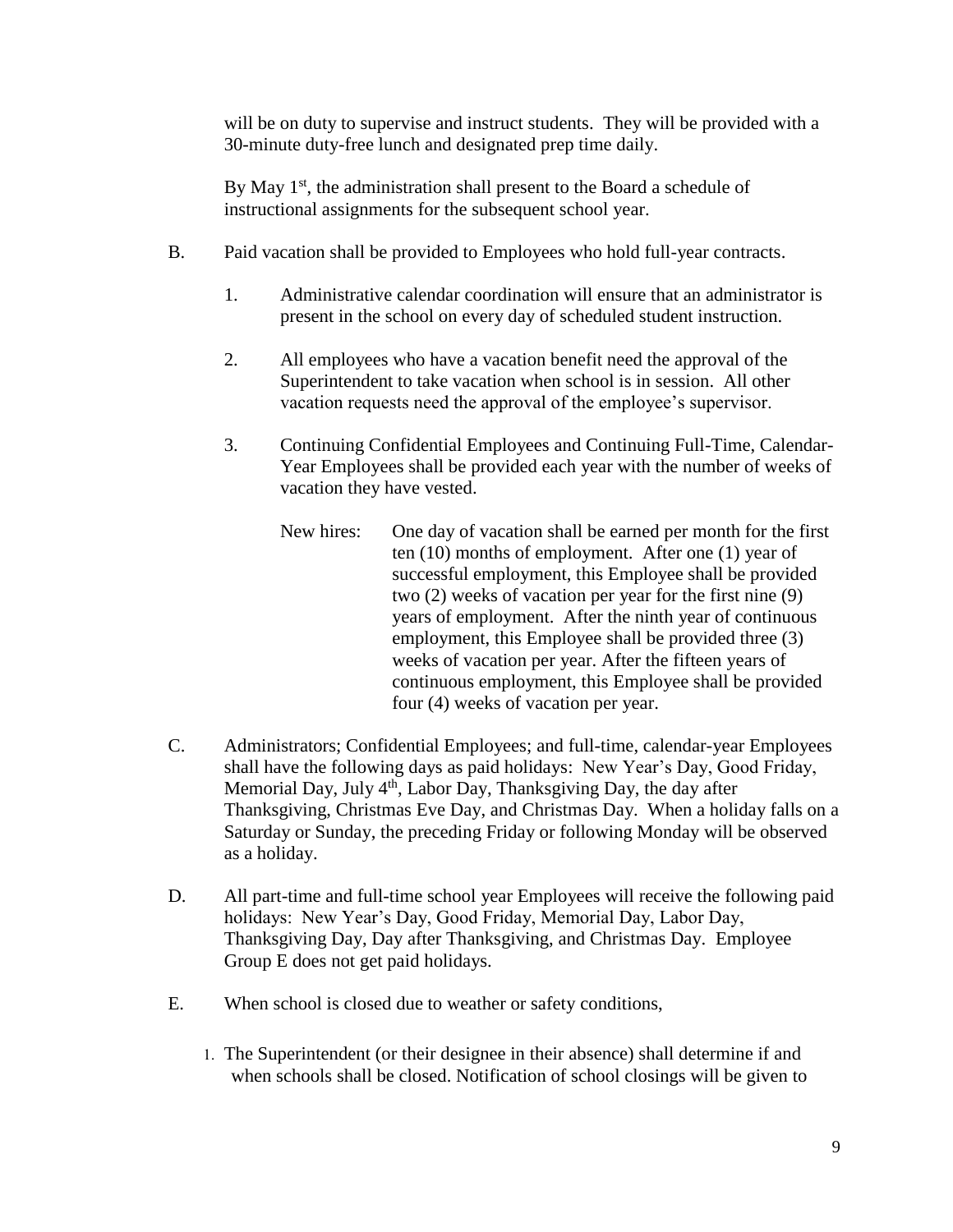employees, students, parents, and the community as soon as practical and depending on the circumstances involved.

- 2. School closings affecting after school and weekend activities will be made on a case by case basis, depending on the activity, people/organizations involved, and situation(s) causing school closings.
- 3. When school is closed in the a.m. due to weather and travel safety concerns for students and employees, the administrator reserves the option to maintain scheduled school events in the p.m. should weather and travel permit.
- 4. Building and Grounds employees are required to come to work in order to maintain the safety of sites and facilities, unless notified by their Supervisor.
- 5. In the event that school is cancelled, all employee contracts will be made whole.
- 6. Any lost instructional time will be made up at the end of the school year. Time designated by the District as virtual learning will be counted as days of instruction.
- 7. During summer school, teachers are paid an hourly wage; if there is an emergency closing, they should not come in to work and will not be paid.
- F. Overtime for Hourly Employees
	- 1. All overtime must be pre-approved by your Supervisor.
	- 2. Work Week The workweek is defined as Sunday through Saturday.
	- 3. Time and one-half  $(1 \text{ and } \frac{1}{2})$  the employee's regular hourly rate shall be paid for hours worked in excess of 40 hours per week and all work on Saturdays.
	- 4. Sunday Premium Employees required to work on Sundays shall be paid at the rate of double time (2x) the employee's regular hourly rate for all hours worked.
- G. Extra Time Compensation for Salaried Employees
	- 1. All extra time to be worked by salaried employees must be pre-approved by the employee's immediate supervisor. Time cards that are not pre-approved will not be compensated.
- H. Days Excluded for Scheduling School Activities (Policy 2430)
	- 1. "The Board shall not schedule activities or events on Wednesday evenings after 3:30 p.m. for grades K-8 and 6:00 p.m. for grades 9-12, Sundays, and the following holidays: New Year's Day, Good Friday, Easter Sunday, Memorial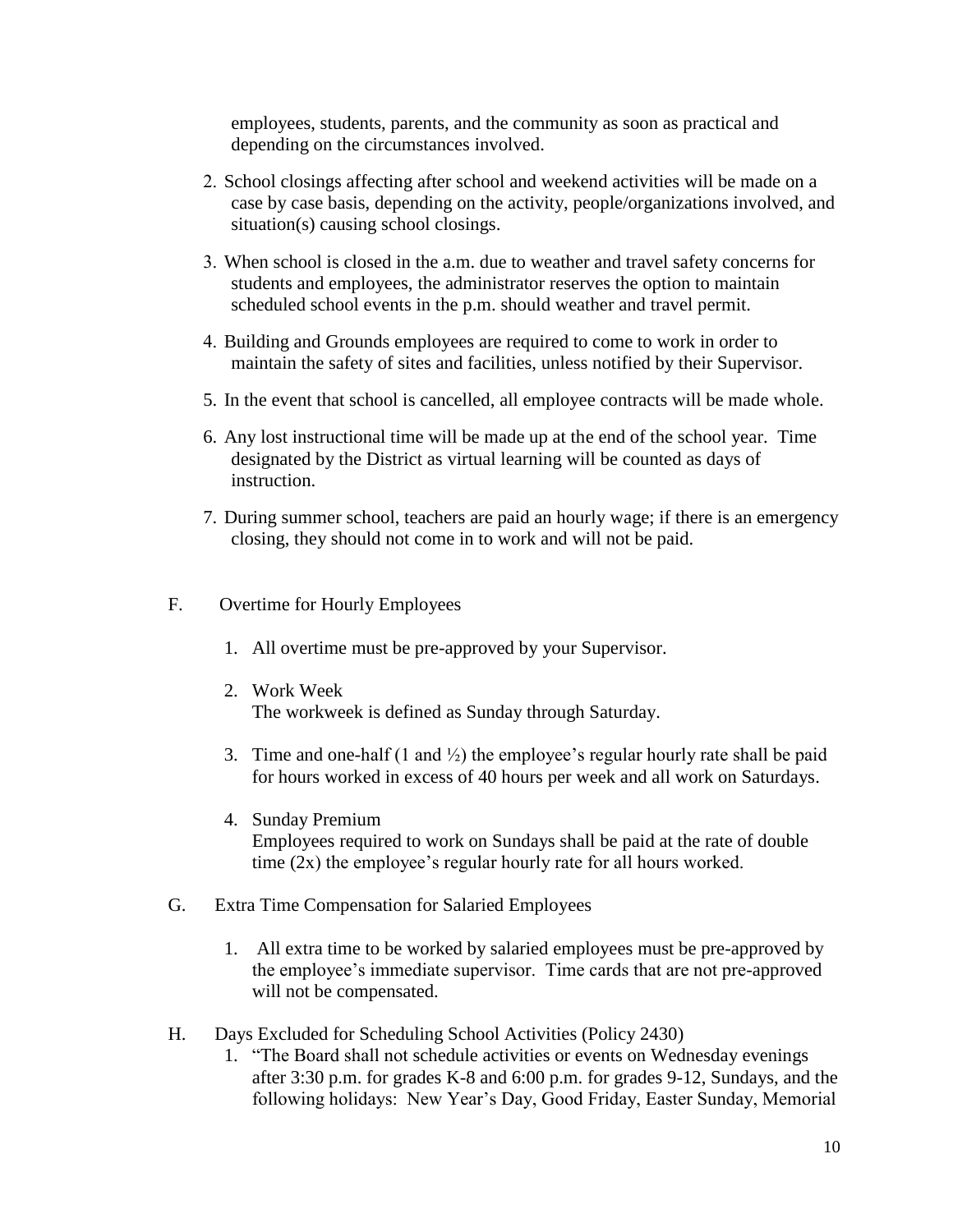Day, July  $4<sup>th</sup>$ , Labor Day, Thanksgiving Day, the day after Thanksgiving, Christmas Eve Day, and Christmas Day. All planned exceptions must be preapproved by the Board and notice of the exceptions given to parents of students involved in such activities prior to the date of exception. All emergencies must be pre-approved by the Superintendent."

#### **VIII. Salary and Benefits (Policy 3425/4425)**

- A. The Board shall establish an initial salary point for each newly hired Administrator, Confidential Employee, and Teacher.
	- 1. The salary point will be used as a base line for future changes in contracted salary for each salaried Employee after July 1.
	- 2. The salary point/hourly rate will establish each individual's annual, per diem, and hourly rates of pay for future salary purposes.
	- 3. The Board may consider an employee's request for an annual salary adjustment. Such requests may be considered at the Board's regularly scheduled business meetings at the second meeting in May and the first meeting in June.
- B. Annually the Board will establish an hourly pay rate for each non-salaried Employee.
	- 1. The hourly rate will be used as a base line for future changes in hourly rates for each non-salaried Employee.
	- 2. The Board shall establish an initial hourly rate for each non-salaried Employee newly hired.
- C. The Employer shall provide payment for Social Security and long-term disability insurance. Information regarding Social Security and long-term disability is available upon request from the District Business Office.
- D. The Employee will be responsible for the costs incurred to maintain the Employee's professional license.
- E. If the Gibraltar Education Association and/or Local 1658, AFSCME, AFL/CIO are certified employee representatives as defined by Wisconsin Statute, the Employer and representatives shall bargain for the adjustment in the respective members' total base wages for each year annually after July 1. The bargain shall be conducted according to state law and applicable regulations and shall be concluded by September 1 of each subsequent school year. If an employee group has not certified and/or consensus in a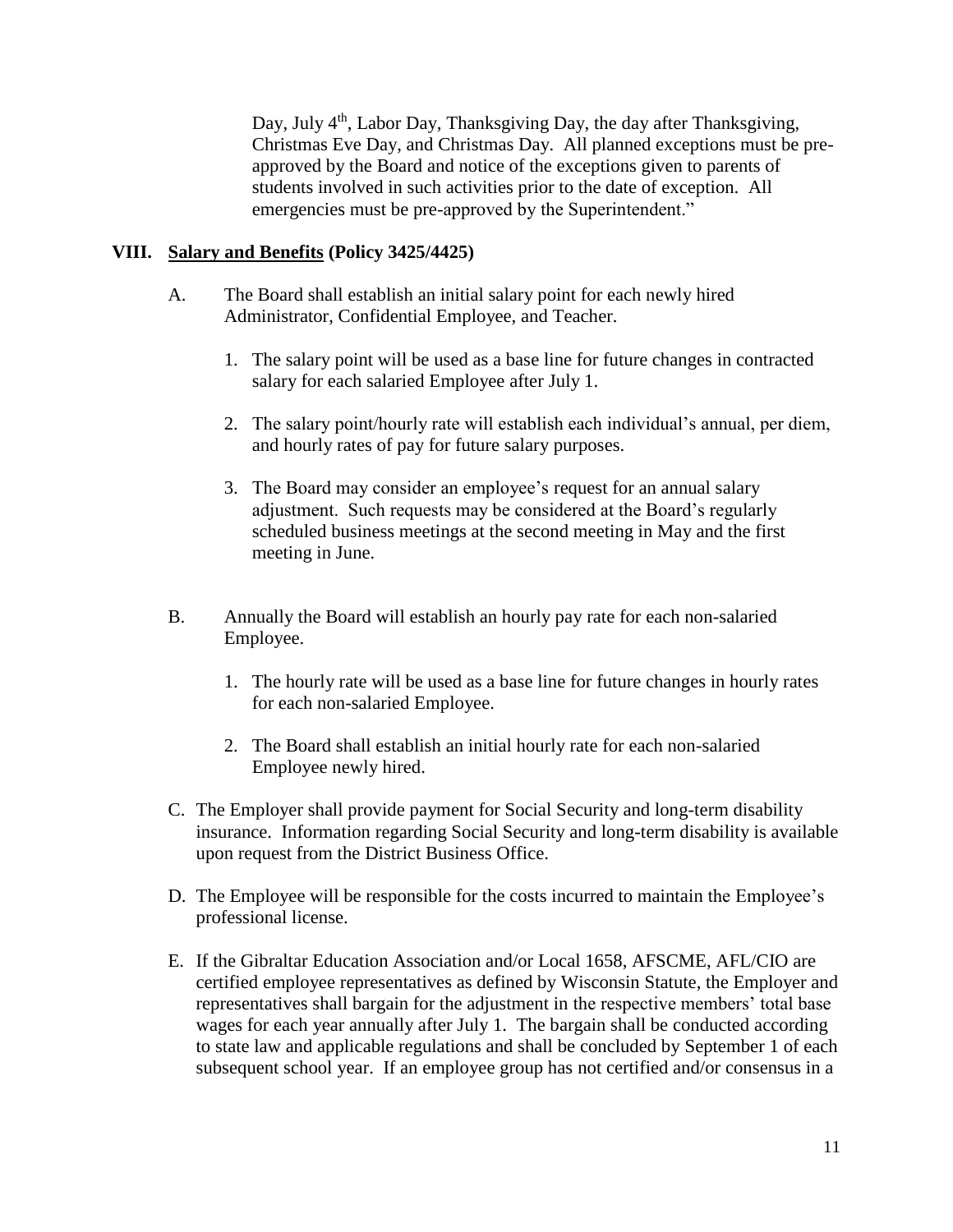bargain has not been reached by September 1, the Board reserves the right to establish and implement the adjustment in the respective members' total base wages.

Any increase to the previous year's total base wage, which is a mandatory subject of bargaining, shall be calculated by the Board established pursuant to state law and regulations by the Wisconsin Employment Relations Commission.

- F. The Board is committed to continued compensation for an Employee's professional status. Compensation for professional development shall be made as follows:
	- 1. **Graduate degrees** (Masters, Specialist, Doctorate). \$7500 will be added to the Employee's base salary and continued as a new salary point for the duration of the Employee's employment in the district. Degrees earned will be compensated in the year following the award of the degree. Degrees must have prior approval of the Board to qualify for additional compensation.

Employees with a Master's degree and five years of experience with the District will have an adjusted salary point of no less than \$62,000 per year.

- 2. **National Board Certification** A one-time \$1,250 bonus will be awarded for successful completion of each of the four components of the certification process. The Board will pay certification fees up to \$2,500 for a limited number of employees every school year. An annual \$7,500 bonus will be awarded to the Employees who retain certification. Compensation will begin the school year following the completion of components and final certification. Certified candidates are encouraged to apply for the NBCT annual bonus through DPI. The Board reserves the right to limit the number of NBCT grants to obtain certification issued each year.
- 3. **Additional educator licenses and other certifications** earned with the prior approval of the Board. \$5,000 will be added to the Employee's salary point and continued as a new salary point for the duration of the Employee's employment in the district. Licenses earned will be compensated in the year following the award of the license.
- 4. **Costs for Board-directed Professional Development Credits** earned in subjects that are directly related to the Employee's competency in affecting the Employee's instructional assignment will be reimbursed.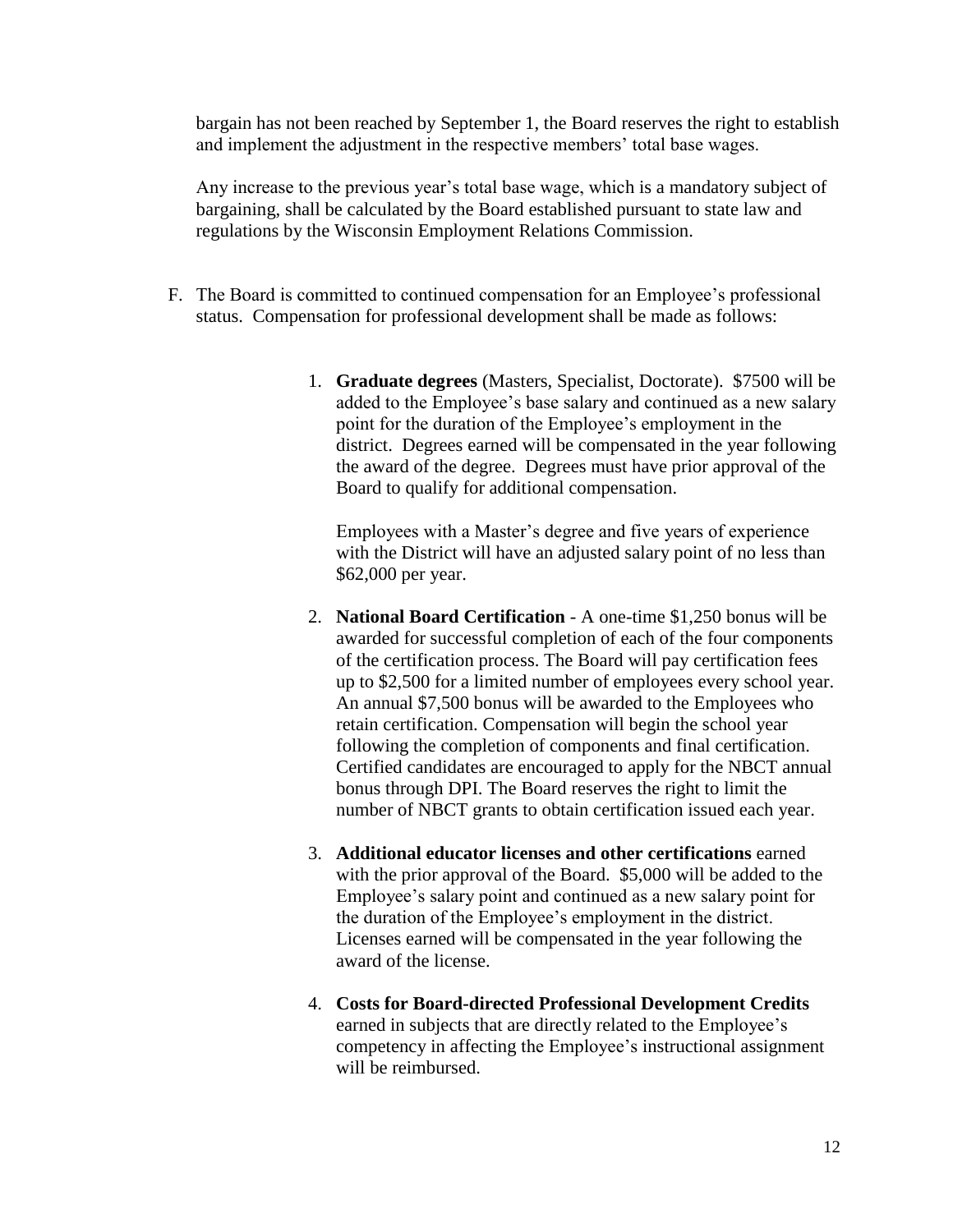#### **IX. Health, Dental and Voluntary Insurance (Policy 1619/3419/4419, Policy 1619.02/3419.02/4419.02, Policy 1619.03/3419.03/4419.03)**

- A. All full-time calendar and school year Employees may subscribe to the Board's health, dental, vision, critical illness, hospital indemnity, and accidental insurance plan. The Employee shall pay 12% of the base health and dental plan and 100% of the vision, critical illness, hospital indemnity, and accidental insurance plan offered by the district.
- B. All part-time Employees may subscribe to the Board's health and dental insurance plan. The employee shall pay 25% of the cost of the policy premium for which he/she applies.
- C. A retired Employee with rights to post-employment health benefits may subscribe to the Board's health, dental, and vision insurance plan(s). The Board's contribution to such a health plan(s) will be compliant with the terms for postemployment benefits at the time of the Employee's retirement. The plan, however, will be the current plan(s) offered by the Board and is subject to change during the post-employment period.
- D. All Employees receive a health reimbursement account (HRA) contribution to help cover the annual deductibles on their health insurance.

## **X. Life and Liability Insurance**

- A. The Board will pay for term life insurance for each Employee in groups A through G. The value of the life insurance will be equivalent to the Employee's annual salary or \$10,000, whichever is greater.
- B. The Board will carry liability insurance and will fulfill the legal obligations, if any, in accordance with §270.58, Wis. Stats.
- C. Employees will have the opportunity to continue to purchase additional life insurance at the employee's expense.

## **XI. Leaves of Absence (Policy 3430/4430)**

All leaves under this provision will be provided and administered consistent with the state and federal Family Medical Leave laws.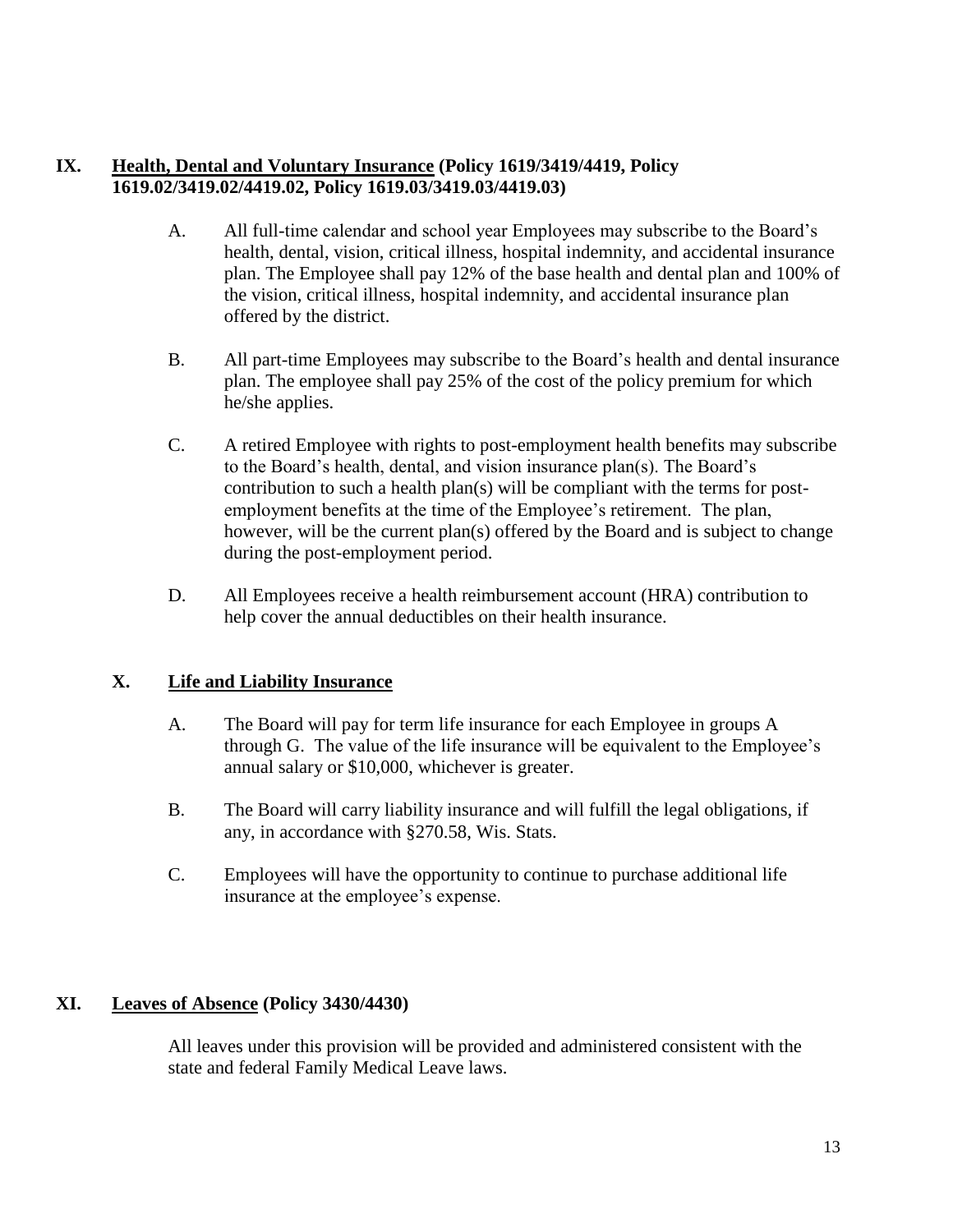#### A. **Paid Time Off**

- 1. Annually each administrative employee, confidential employee, teacher, and full-time calendar year employee will be provided twelve (12) days of Paid Time Off.
- 2. Annually each full-time school year employee will be provided nine (9) days of Paid Time Off.
- 3. Annually each part-time employee will be provided six (6) days of Paid Time Off.
- 4. The Employee is responsible for managing the Employee's PTO and sustaining employment accountability, including the impact of employee absence upon the quality of student instruction and the organizational learning environment.
	- a. The Board restricts multiple days of planned PTO requests during the following times of the school year: the first ten (10) days of the school year, the week immediately preceding and following Thanksgiving, Winter Break, and Spring Break vacations and the last ten (10) days of the school year. Individual days or hours of PTO during these times may be requested.
	- b. An employee may request planned PTO during any one (1) but not more than one (1) of the above restricted periods per year. An employee will not be approved for planned PTO in a restricted time on consecutive years.

The availability of qualified substitute personnel will be a condition of approving a planned PTO request.

- c. Planned PTO will not be approved on contractual days designated for district professional development. The PD that is missed for other PTO reasons must be made up by the employee outside of subsequent contract time as directed or approved by the employee's immediate supervisor.
- d. Planned PTO will not be approved for Parent-Teacher Conference Days. In the event of unplanned PTO, teachers will make themselves available to parents at a different time.

The above holds excepting time off for FMLA, bereavement, jury duty, organ donation, volunteer emergency services, and courtrequired days. (Policy 1630.01/3430.01/4430.01, Policy 3431/4431)

Exceptions to this language may be appealed to the Board.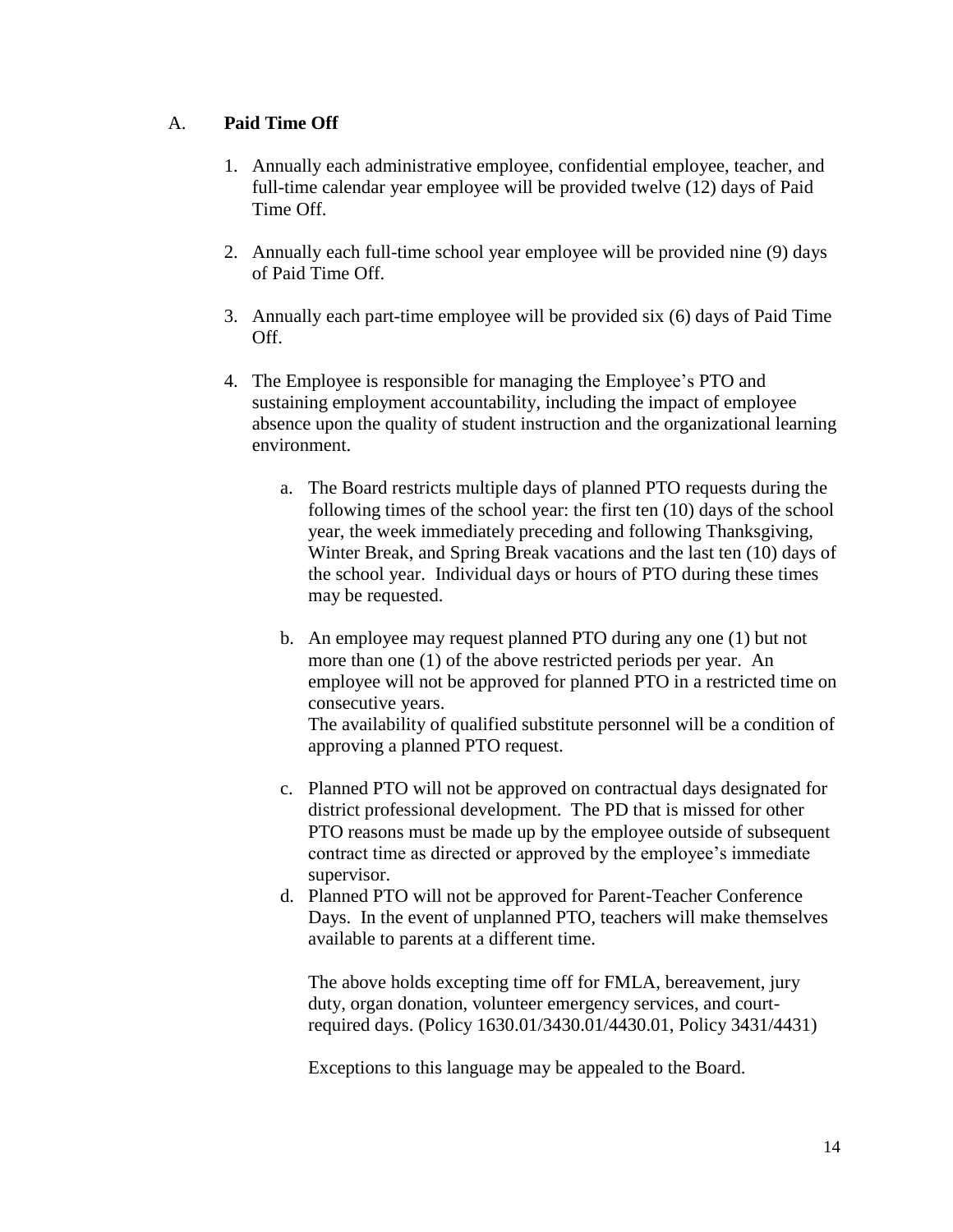- 5. A teacher's principal or immediate supervisor shall be given forty-eight (48) hours advance notice for planned PTO. A lesson plan covering the period of absence shall be provided by the end of the school day prior to the planned PTO.
- 6. A request to use consecutive, multiple days of planned PTO must be approved by the employee's immediate supervisor or principal. This type of request may be denied in order to sustain continuity of instruction and professional duties.
- 7. Employees will be allowed to bank up to fifty (50) days of Paid Time Off.
- 8. A veteran Employee who has previously accumulated more than fifty (50) days of sick leave will be credited with fifty (50) days PTO. An Earned Unused Sick Leave Bank (EUSL) will be created for each employee that has a sick leave balance of greater than fifty (50) days as of June 30, 2013. EUSL Bank can be used for medically demonstrable leaves provided all PTO has been exhausted.
- 9. Beginning July  $1<sup>st</sup>$ , at the end of each contract year, employees may choose to save unused PTO up to fifty (50) days or have the current year of unused PTO paid out at the daily substitute rate established under the employee's job classification. Accrued PTO and EUSL Banks are not paid out upon resignation or retirement. The purpose of the accrued PTO and EUSL is to provide coverage until long-term disability insurance benefits become available.
- 10. An employee may transfer any annual and/or accrued unused PTO to another employee in the event of substantial loss of income due to medical or catastrophic emergency; subject to Board approval.
- 11. The Board will pay for long-term disability insurance that will pay a percentage of the Employee's salary as determined by the insurance carrier beginning on the forty-sixth  $(46<sup>th</sup>)$  consecutive calendar day of a qualifying illness or disability, at which time the regular PTO paid by the Board stops.
- 12. The Board reserves the right to require a physician's examination report in support of an Employee's continuing absence from duty when it is deemed necessary.

#### B. **Professional/Sabbatical Leave**

1. An Employee may apply to the Board for professional unpaid leave. Applications must be received by the Superintendent no later than April 1 of the preceding year within which the professional leave is requested. Approval of professional leave is at the discretion of the Board.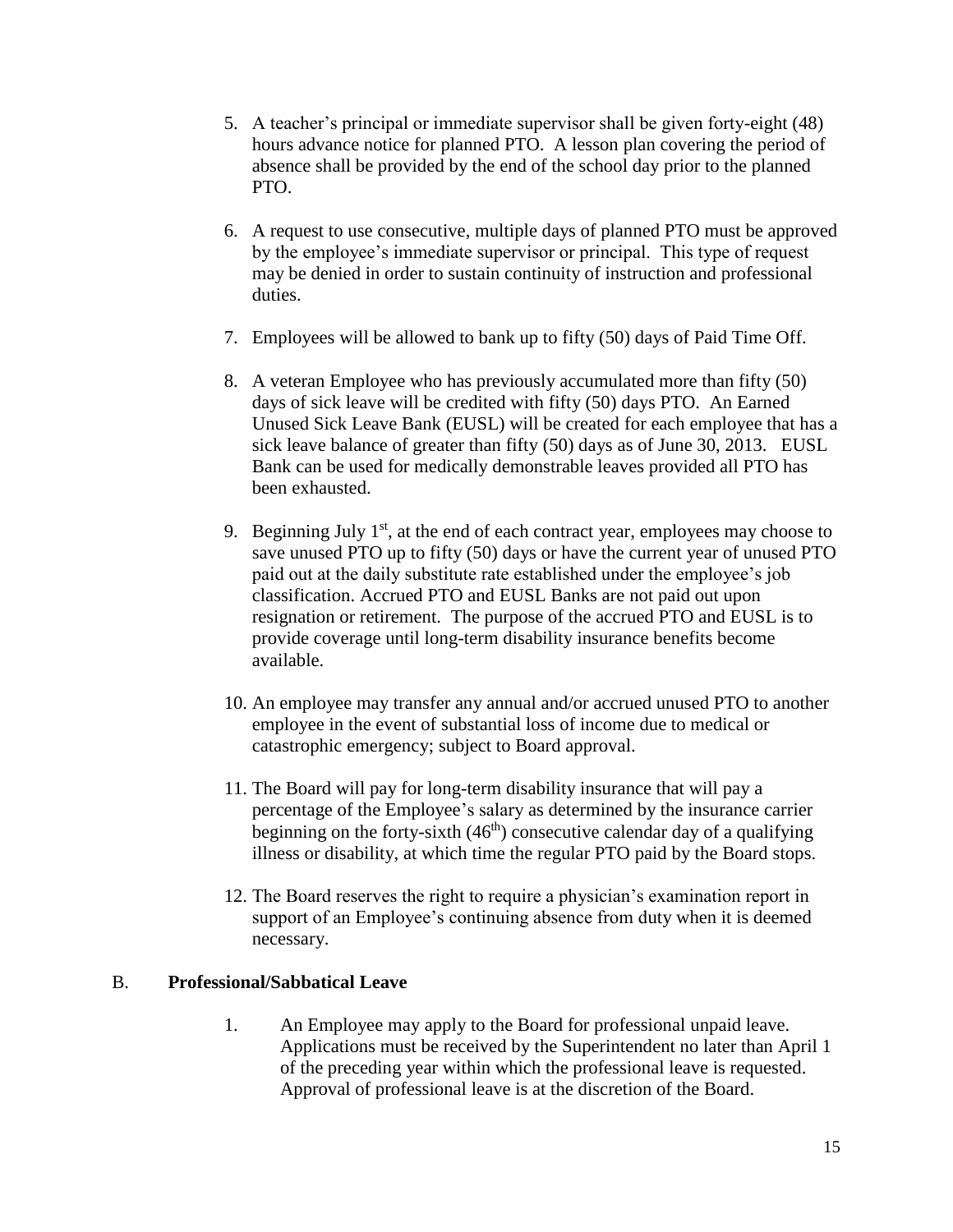2. During the professional leave, the Employee will be a contracted Employee of the Board and eligible to participate in the district's health insurance plan at the Employee's expense.

#### C. **Unpaid Leave**

- 1. Any Employee may apply to the Board for an unpaid leave after PTO days have been exhausted.
- 2. Approval of an unpaid leave is at the discretion of the Board.
- 3. Unplanned and unexpected requests for unpaid leave shall be at the discretion of the Superintendent.
- D. FMLA (Policy 1630.01/3430.01/4430.01)

<https://www.dol.gov/agencies/whd/fmla>

<https://dwd.wisconsin.gov/er/civilrights/fmla/>

#### **XII. Retirement Planning**

- A. During employment, the Employee will pay the amount of the Employee's required annual contribution to the Wisconsin Retirement System as determined by Wisconsin statute. The Board will pay the amount of the Employer's required annual contribution to the Wisconsin Retirement System.
- B. A veteran teacher who has worked for the district for 10 consecutive years prior to July 1, 2013 and retires from the Gibraltar Area School District after age 55, is entitled to the same group health, dental, and life insurance as maintained by the district with 88% of the premium cost for the base health and dental plan and 100% of life insurance plans at the current rate being paid by the District for 36 months or until the employee becomes eligible for Medicare/ Medicaid, whichever occurs first. Upon reaching Medicare eligibility, the District will pay the same percentage for supplementary insurance coverage for the remainder of the thirty-six (36) months.
- C. For all teachers not covered by paragraph B, the Board shall make an annual nonelective contribution to the District's 403 (b) plan on behalf of an employee. The amount of the non-elective contribution shall be a match of the Employee's elective deferrals to the 403 (b) plan for the year, up to a maximum of \$1,000 per year. The Board's contribution shall comply with all applicable 403 (b) rules and plan provisions.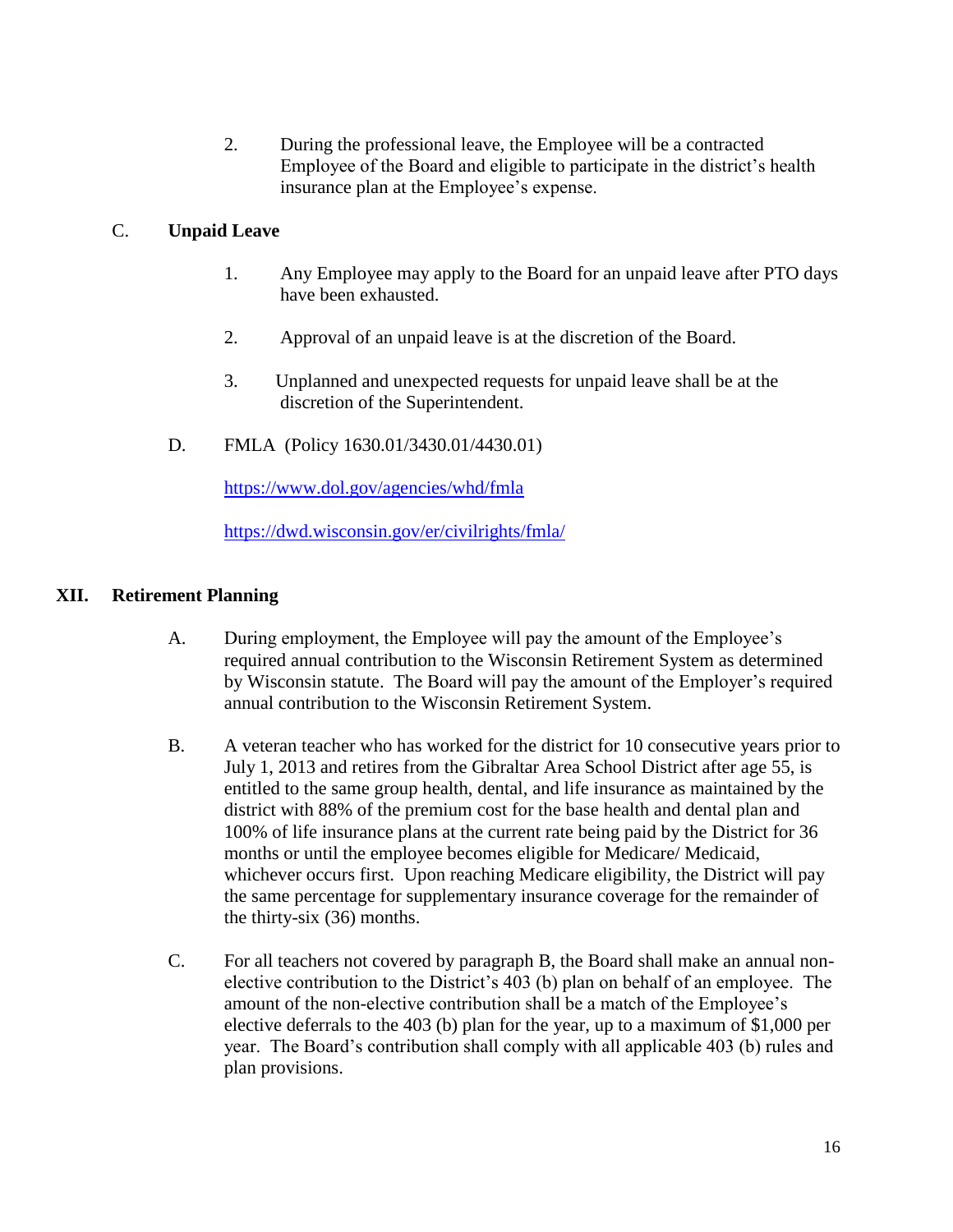#### **XIII. Evaluation and Personnel Records (Policy 1240/3220/4220, Policy 8320)**

- A. Each Employee will be observed by the Employee's supervisor for the purpose of performance maintenance and improvement. All observation and supervision shall be conducted openly and with the full knowledge of the Employee.
- B. The performances of pupils under the supervision of the teacher will be used in formative and summative evaluation reports.
- C. A summative evaluation report shall be written by each Employee's designated supervisor and filed with the district administrator in a file designated for each individual employee. A summative report schedule will identify one-third of all employees to be summatively evaluated each year on a three-year rotation. As needed, summative evaluation reports may be written more frequently than every three years.
- D. Each employee will be given a copy of the Employee's summative, three-year evaluation report. The Employee may make a written response to the summative evaluation report to be included in the Employee's personnel file.
- E. Evaluation procedures for teachers and principals will be conducted consistent with state and federal law.

#### **XIV. Employment, Lay Off, and Termination (Policy 1220/3120/4120, Policy 3131/4131, Policy 1241/3140/4140)**

- A. The Board shall make an annual assessment of employment needs for subsequent school years and shall publicly seek the most qualified Employees to fill district employment positions.
- B. As the Board determines the district's employment needs, the Board may reduce, lay off, or terminate the employment of an Employee without preference, subject to applicable state and federal law.
- C. Employee lay off and termination shall be compliant with the applicable Wisconsin statutes.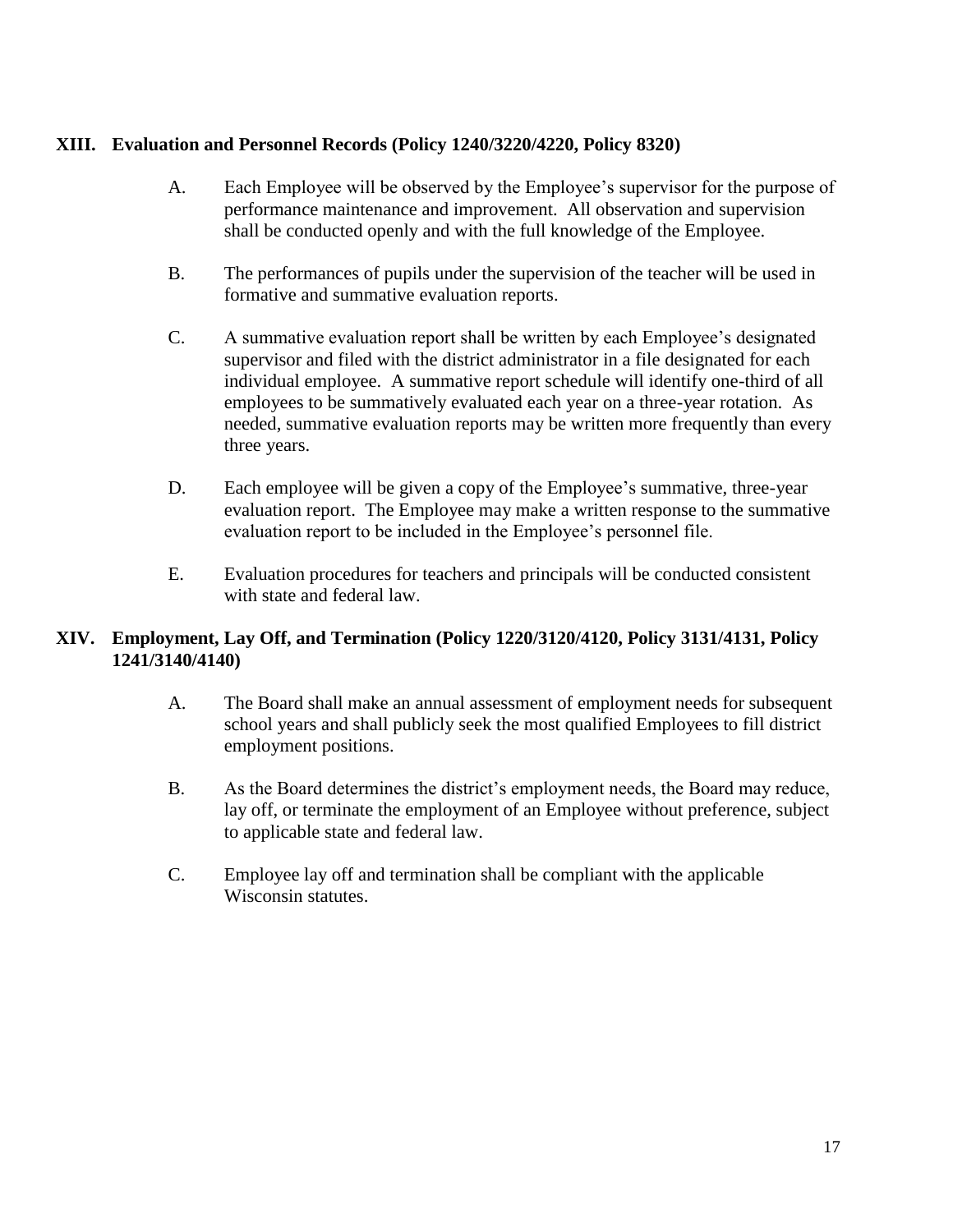# **Employee Acknowledgement Form**

#### **Your Copy – Please Do Not Remove**

The District Employee Handbook describes important information about the Gibraltar Area School District. I understand that I should consult the district administrator if I have any questions that are not answered in the Handbook.

I understand and acknowledge that there may be changes to the information, policies, and benefits discussed in this handbook. I understand that the Gibraltar Area School District may add new policies to the Handbook as well as replace, change, or cancel existing policies. I understand that as an Employee of the Gibraltar Area School District, I am subject to all of the policies of the Board and that this Handbook is a guide as to those policies. I understand that handbook changes can only be authorized by the Board of the Gibraltar Area School District.

I understand and acknowledge that this Handbook is not a contract of employment or legal document. I have received this Handbook, and I understand that it is my responsibility to read and follow the policies contained or referenced in the Handbook and any changes made to it.

EMPLOYEE'S NAME (printed): \_\_\_\_\_\_\_\_\_\_\_\_\_\_\_\_\_\_\_\_\_\_\_\_\_\_\_\_\_\_\_\_\_\_\_\_\_\_\_\_\_\_\_\_\_\_\_\_\_\_\_\_\_\_\_

EMPLOYEE'S SIGNATURE: \_\_\_\_\_\_\_\_\_\_\_\_\_\_\_\_\_\_\_\_\_\_\_\_\_\_\_\_\_\_\_\_\_\_\_\_\_\_\_\_\_\_\_\_\_\_\_\_\_\_\_\_\_\_\_

DATE: *\_\_\_\_\_\_\_\_\_\_\_\_\_\_\_\_\_\_\_\_\_\_\_\_\_\_*

Please sign both copies. One copy to Employee, one copy in Personnel File.